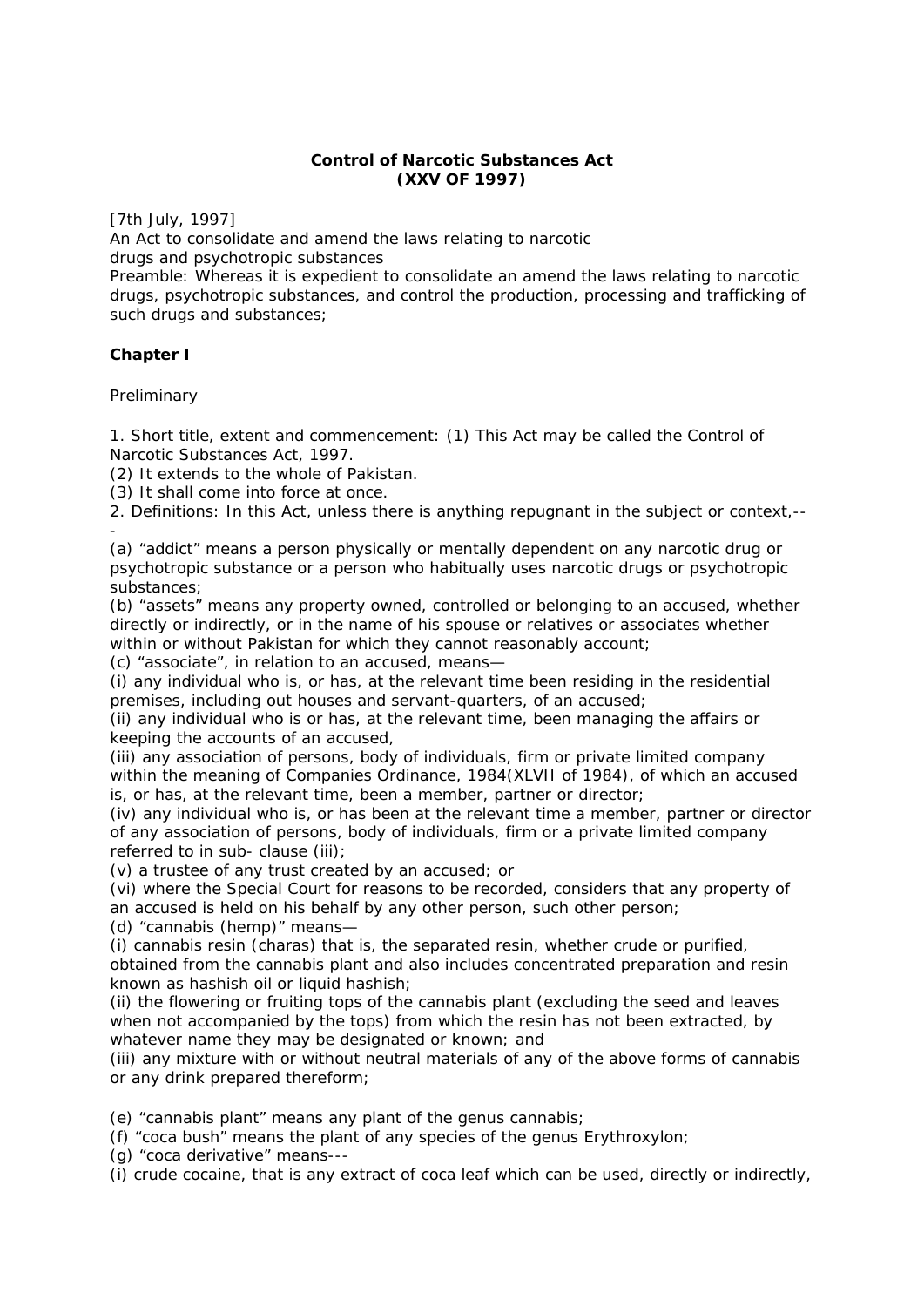for the manufacture or production of cocaine;

(ii) ecgonine, that is, leavo-ecgonine having chemical formula C9H15NO3H2O and all chemical derivatives of leavo-ecgonine including benzoylecgonine from which it can be recovered;

(iii) cocaine, that is, methyl-benzoyl-leavo-ecogonine having the chemical formula C17H21NO4 and its salts; and

(iv) all preparations containing more than 0.1 percent of cocaine;

(h) "coca leaf" means---

(i) the leaf of the coca bush except a leaf from which all ecgonine, cocaine or any other ecgonine alkaloids have been removed;

(ii) any mixture thereof, with or without neutral material, but does not include any preparation containing not more than 0.1 percent of cocaine;

(i) "controlled delivery" means the technique of allowing illicit or suspect consignments of narcotic drugs, psychotropic substances or chemical precursors to pass out of, through or into Pakistan, with the knowledge and under the supervision of the Federal Government with a view to identifying persons involved in the commission of offences cognizable under this Act;

(k) "controlled substance" means any substance which may be used for the production or manufacture of narcotic drugs or psychotropic substance;

(l) "conveyance" means a conveyance of any description whatsoever and includes, any aircraft, vehicle, vessel, railways or animal;

(m) "Director-General" means Director-General of the Anti-Narcotics Force or any other officer appointed by the Federal Government to perform the duties and functions of the Director-General under this Act; and

(n) "foreign Court" means a Court of competent jurisdiction of a foreign country recognized by the Federal Government fro time to time;

(o) "freezing" means prohibiting by an order made by the Special Court or an officer authorised under this Act the transfer, conversion, disposal or movement of any assets and includes the holding, controlling, assuming custody or managing any assets in pursuance of such order and, in the case of assets which are perishable the disposal thereof;

(p) "manufacture", in relation to narcotic drugs or psychotropic substances, includes---

(i) all processes by which such drugs or substances may be obtained;

(ii) refining of such drugs or substances;

(iii) transformation of such drugs or substance; and

(iv) making or preparing such drugs or substance;

(q) "manufactured drug" includes—

(i) all coca derivatives, medicinal hemp, opium derivatives, cannabis in any form and any mixture of stalks and flowering or fruiting tops of the Indian hemp plant (cannabis sativa L.), Acetic Anhydride; and

(ii) any other narcotic substance which the Federal Government may, by notification in the official Gazette made in pursuance of recommendations of any International Convention or otherwise, declare to be a manufactured drug;

(r) "medicinal hemp" means any extract or tincture of hemp;

(s) "narcotic drug" means coca leaf, cannabis, heroin, opium, poppy straw and all manufactured drugs;

(t) "opium" means---

(i) poppy straw, that is to say, all parts of the poppy plant (Papaver somniferum or any other species of Papaver) after moving, other than the seeds;

(ii) the spontaneously coagulated juice of capsules of poppy which has not been submitted to any manipulations other than t hose necessary for packing and transport; and

(iii) any mixture, with or without natural materials, of any of the above forms of opium, but does not include any preparation containing not more than 0.2 percent of morphine; (u) "opium derivative" includes----

(i) medicinal opium, that is, opium which has undergone the process necessary to adapt it for medicinal use;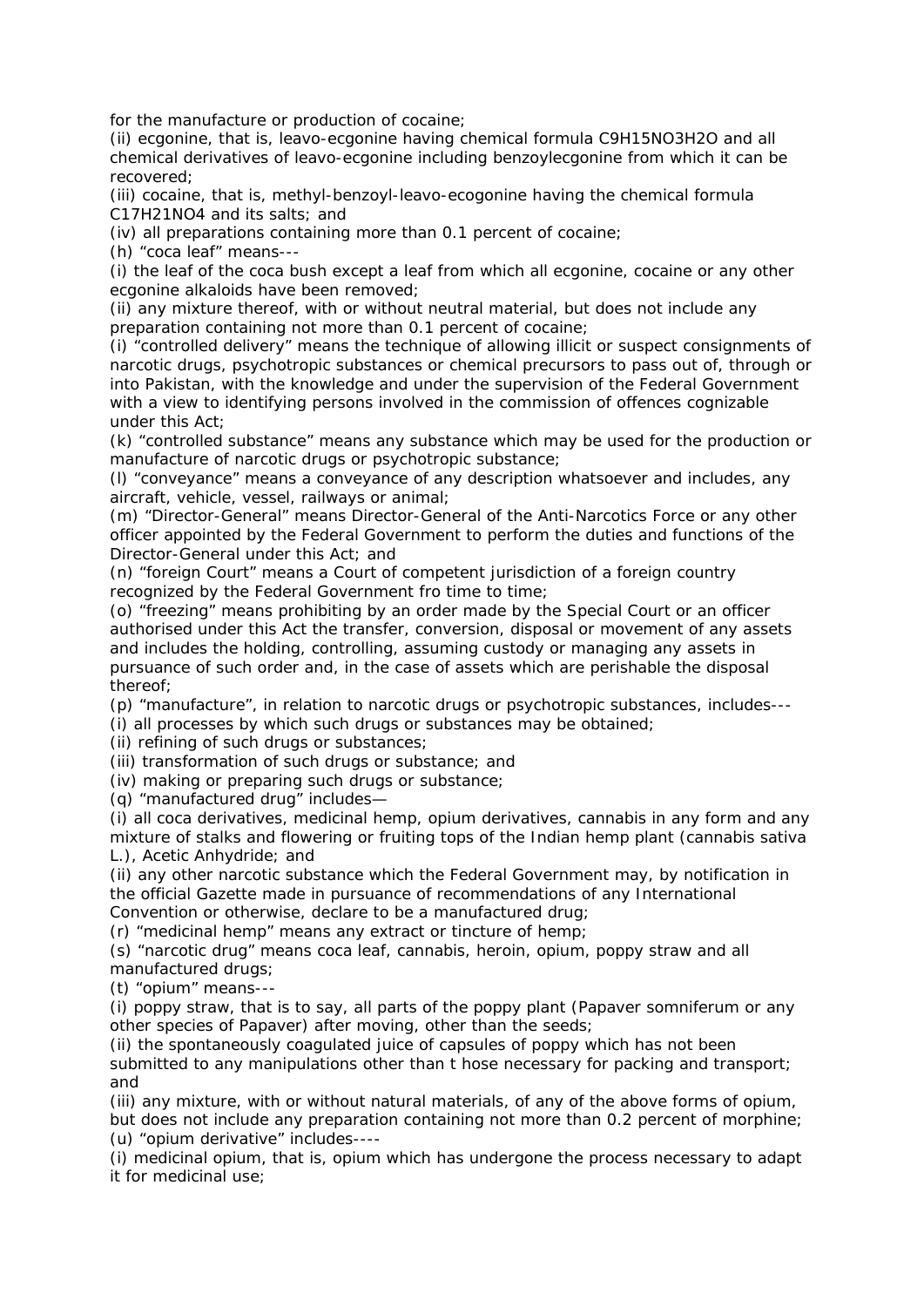(ii) prepared opium, that is, any product of opium obtained by any series of operations designed to transform opium into an extract suitable for smoking, and the dross or other residue remaining after opium is smoked;

(iii) morphine, that is, the principal alkaloid of opium having the chemical formula C17H19NO3 and its salts;

(iv) diacetylmorphine, that is, the semi-synthetic substance, also known as diamorphine or heroin, having the chemical formula C21H23NO5 and its salts; and

(v) all preparations containing more than 0.2 percent of morphine or containing any diacetylmorphine;

(v) "opium poppy" means the plant of the species Papaver Somniferum L;

(w) "poppy straw" means all the parts, except the seeds, of the opium poppy after mowing;

(x) "poppy straw concentrate" means the material obtained after the poppy straw has been subjected to a process for the concentration of its alkaloids;

(y) "prescribed" means prescribed by rules made under this Act;

(z) "property" includes—

(i) all forms of property, whether corporeal or incorporeal, movable, tangible or intangible, real estate or personal property of every description;

(ii) property used to commit, or to abet the commission of , an offence punishable under this Act;

(iii) all kinds of shares or interest in any corporate body, company, firm, business concern, society or fund; and

(iv) all documents of title to land, goods or property wherever situated; money or valuable security issued by the Government;

(z-a) "psychotropic substance" means the substance, specified in the Schedule to this Act, and such substances as the Federal Government may, by notification in the official Gazette, declare to be a psychotropic substance;

(z-b) "relative", in relation to an accused, means the spouse or any lineal descendant or the accused and includes any other person holding property for or on his behalf;

(z-c) "Special Court" means the Special Court established under Section 46 or any other Court empowered to exercise the power of the Special Court under this Act; and (z-d) "tracing" means the finding out the true nature, source, disposition, movement or ownership of assets and includes determining the movement or conversion of assets by any means, and "trace" shall be construed accordingly.

3. Calculation of percentages in liquid preparation:

The Federal Government may make rules prescribing the methods by which percentages in the case of liquid preparations shall be calculated for the purposes of clauses  $(q)$ , $(h)$ , $(t)$ and (u) of Section

2:

Provided that, unless and until such rules are made, such percentages shall be calculated on the basis that a preparation containing one percent of a substance means a preparation in which one gram of the substance, if a solid, or one milliter of the substance, if a liquid, is contained in every one hundred milliters of the preparation, and so in proportion for any greater or less percentage.

#### **Chapter II PROHIBITION AND PUNISHMENT**

4. Prohibition of cultivation of narcotic plants: No one shall cultivate any cannabis plant, coca bush or opium poppy, or gather any portion of a cannabis plant, coca bush or opium poppy:

Provided that the Federal Government or a Provincial Government authorised by the Federal Government may, subject to such conditions as it may prescribe, permit under a licence cultivation or gathering of any such narcotic plant or any portion thereof exclusively for medical, scientific or industrial purposes.

5. Punishment for contravention of Section 4: Whoever contravenes the provisions of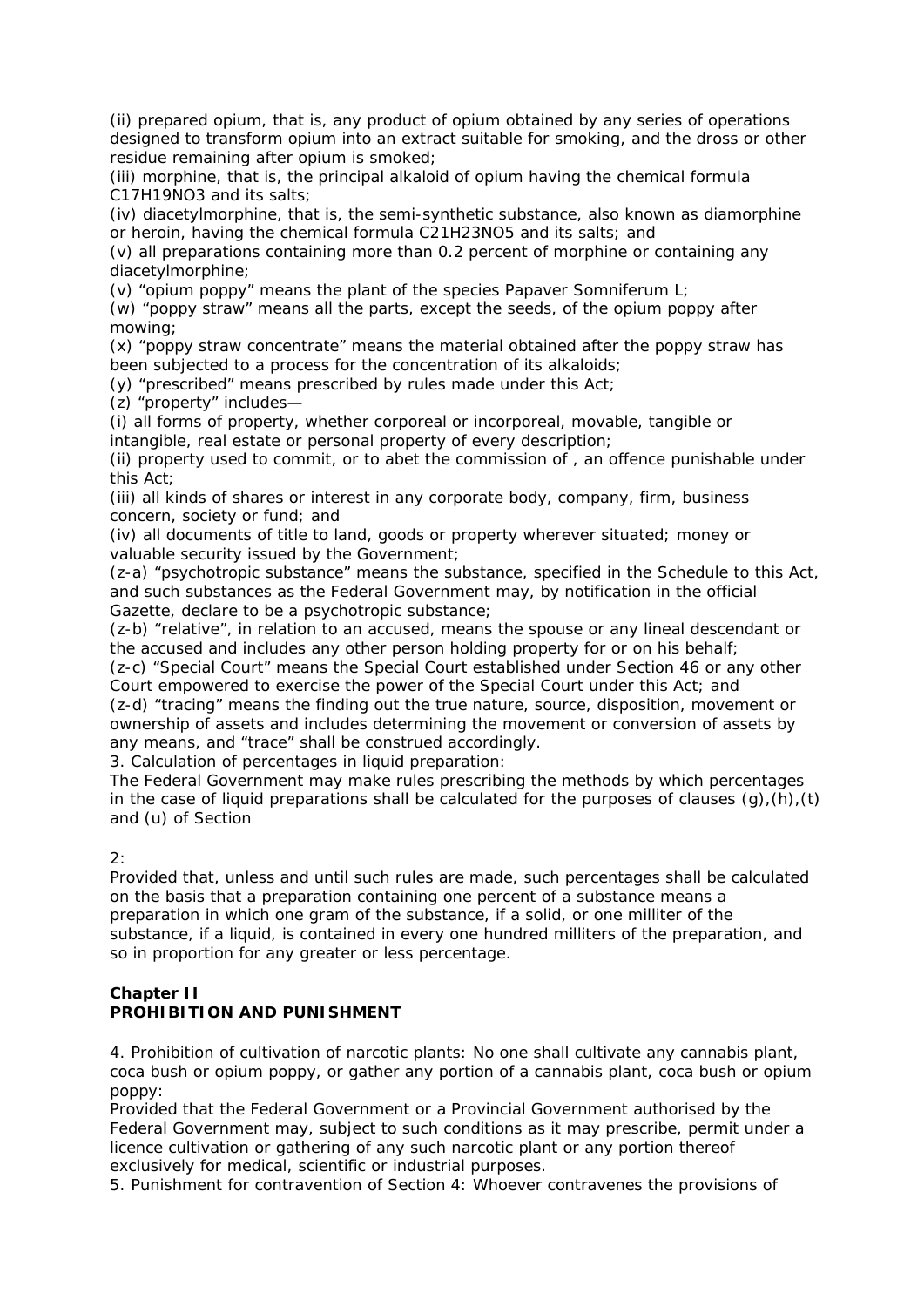Section 4 shall be punishable with imprisonment which may extend to seven year, or with fine, or with both.

6. Prohibition of possession of narcotic drugs, etc.:

No one shall produce, manufacture, extract, prepare, possess, offer for sale, sell, purchase, distribute, deliver on any terms whatsoever, transport, dispatch, any narcotic drug, psychotropic substance or controlled substance, except for medical, scientific or industrial purposes in the manner and subject to such conditions as may be specified by or under this Act or any other law for the time being in force.

7. Prohibition of import or export of narcotic drugs, etc:

(1) No one shall---

- (a) import into Pakistan
- (b) export from Pakistan
- (c) transport within Pakistan
- (d) transship,

any narcotic drug, psychotropic substance or controlled substance save in accordance with rules made under subsection (2) and in accordance with the conditions of any licence, permit or authorization for that purpose which may be required to be obtained under those rules.

(2) The Federal Government may make rules permitting and regulating the import into and export from Pakistan, transport within Pakistan and transshipment of narcotic drugs, Psychotropic substance or controlled substances, and such rules may prescribe the ports or places at which any kind of narcotic drug, psychotropic substance or controlled substance may be imported, exported, transported within Pakistan or transshipped, the form and conditions of licence, permit or authorities by which such licences, permits or authorization may be granted, the fees that may be charged therefore, any other matter required to have effective control of the Federal Government over such import, export, transportation and transshipment.

8. Prohibition on trafficking or financing the trafficking of narcotic drugs, etc: No one Shall---

(a) Organize, manage, traffic in, or finance the import, transport, manufacturing or trafficking of, narcotic drugs, psychotropic substances or controlled substances; or (b) use violence or arms for committing or attempt to commit an offence punishable under this Act.

9. Punishment for contravention of Section6, 7 and 8:

Whoever contravenes the provisions of Sections 6, 7 or 8 shall be punishable with--- (a) imprisonment which may extend to two years, or with fine, or with both, if the quantity of the narcotic drug, psychotropic substance or controlled substance is one hundred grams or less;

(b) imprisonment which may extend to seven years and shall also be liable to fine, if the quantity of the narcotic drug, psychotropic substance or controlled substance exceeds one hundred grams but does not exceed on kilogram;

(c) death or imprisonment for life, or imprisonment for a term which may extend to fourteen years and shall also be liable to fine which may be up to one million rupees, if the quantity of narcotic drug, psychotropic substance or controlled substance exceeds the limits specified in clause (b):

Provided that if the quantity exceeds ten kilograms the punishment shall not be less than imprisonment for life.

(10) Prohibition on owning, operating premises or machinery for manufacture of narcotic drugs, etc.:

No one shall own, manage operate or control any premises, place, equipment or machinery for the purpose of manufacture or production of cannabis, cocaine, opium, opium derivatives, narcotic drugs, psychotropic substance or controlled substance save in accordance with the conditions of a licence and payment of such fees as may be prescribed.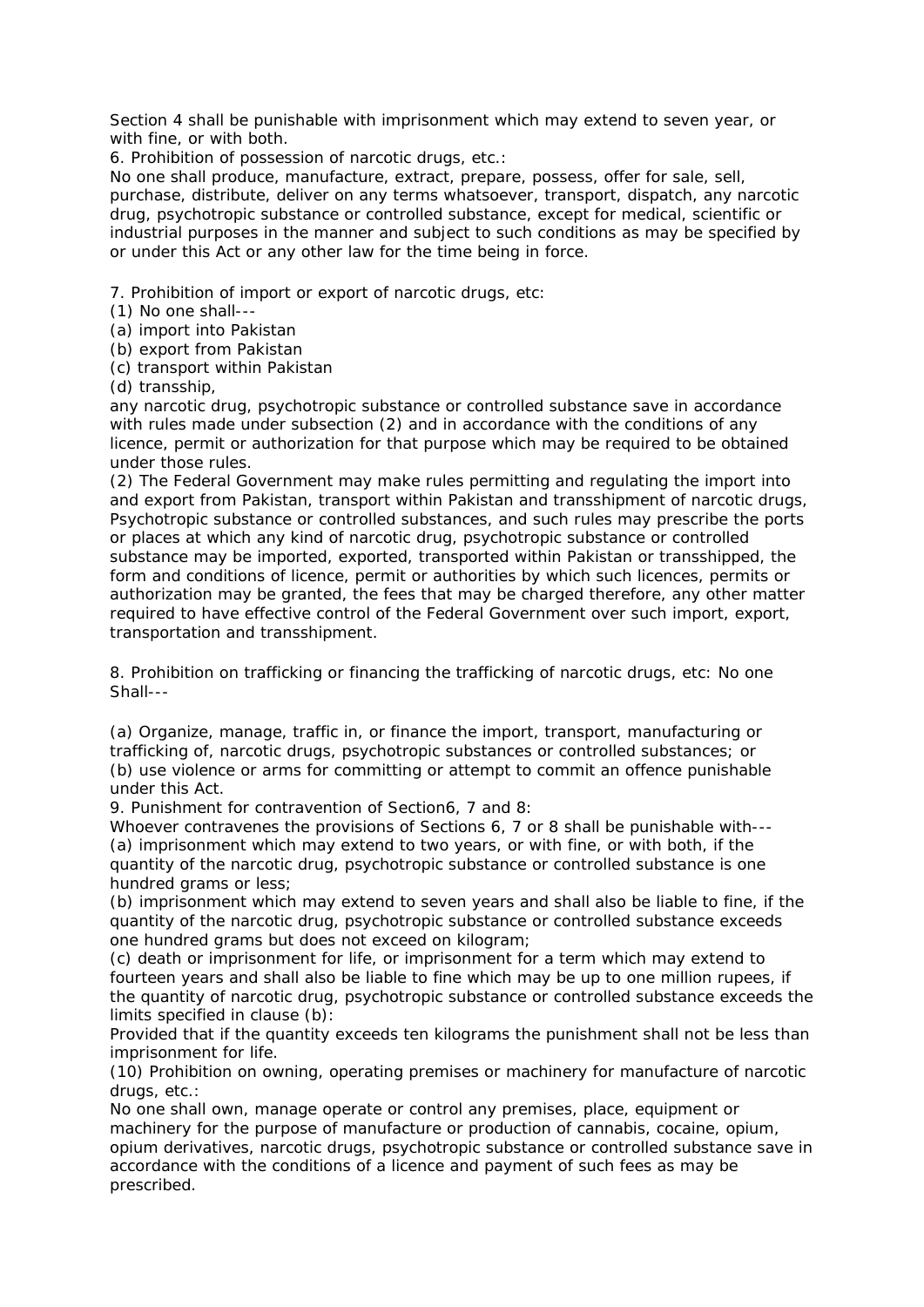(11) Punishment for contravention of Section 10:

Whoever contravenes the provision of Section 10 shall be punishable with imprisonment which may extend to twenty-five years but shall not be less than ten years and shall also be liable to fine which shall not be less than one million rupees

12. Prohibition of acquisition and possession of assets derived from narcotic offences: No one shall Knowingly—

a) Possess, acquire, use, convert, assign or transfer any assets which have been derived, generated or obtained, directly or indirectly, either in his own name or in the name of his associates, relative or any other person through an act or omission relating to narcotic substances which constitutes an offence punishable under this Act, the Custom Act, 1969 (IV of 1969), the prohibition (Enforcement of Head) Order, 1979 (P. O. No. 4 of 1979), or under any other law for the time being in force or constituted an offence under any law repealed by this Act; the control of Narcotic Substances Ordinance, 1996 (XCIV of 1996) or any other law repealed by this Act;

b) Hold or possess on behalf of any other person any assets referred to in clause (a); and c) Conceal or disguise the true nature, source, location, disposition, movement, title, or ownership of such assets by making false declaration in relation thereto.

13. Punishment for contravention of Section 12:

Whoever contravenes the provisions of Section 12 shall be punishable with imprisonment, which may extend to fourteen years but shall not be less than five years and shall also be liable to fine, which shall not be less than the prevailing value of the assets and such assets shall also be liable to forfeiture to the Federal Government.

14. Prohibition on aiding, abetment or association in narcotic offences:

(1). No one shall, within or outside Pakistan, participate in, associate or conspire to commit, attempt to commit, aid, abet, facilitate, incite, induce or counsel the commission of an offence punishable under this Act.

Explanation: For the purpose of this section, a person shall be deemed to have associated, with, conspired, aided, abetted, facilitated, incited, induced or counseled an offence within the meaning of this section if he does anything in a place beyond Pakistan which--

(a). Would constitute an offence as if committed within Pakistan; or

(b). Under the laws of such other place, is an offence relating to narcotic drugs, psychotropic substances or controlled substances having all the legal or analogous conditions required to constitute it as an offence punishable under this Act. 15. Punishment for contravention of Section 14:

Whoever participates in, associates, conspires to commit, attempts to commit, aids, abets, facilitates, incites, induces or counsels the commission of an offence in contravention of section 14 shall, whether such offence be or be not committed in consequence of such participation, association, conspiracy, aid, abetment, facilitation, incitement, inducement or counseling, and notwithstanding anything contained in section 116 of the Pakistan Penal Code (Act XLV of 1860), be punishable with the punishment provided for the offence or such lesser punishment as may be awarded by the Court. 16. Punishment for offence for which no punishment is provided:

Whoever contravenes any prevision of this Act or any rule or order made, or any licence, permit or authorization issued hereunder, for which no punishment is separately provided in this Chapter, shall be punishable with imprisonment for a term which may extend to one year, or with fine which may extend to five thousand rupees, or with both.

17. Obstructions to officers: Whoever hinders or obstructs any officer in the performance of his functions under this Act or willfully furnishes to such officer any information, which is, to his knowledge or belief, false in material particulars shall be punishable with rigorous imprisonment for a term, which may extend to three years, or with fine, or with both.

18. Limit of fine, etc.: Where for any offence under this Act no amount of minimum fine has been fixed, the Special Court shall impose the fine keeping in view the quality and quantity of the narcotic drug, psychotropic substance or controlled substance involved in commission of such offence.

19. Forfeiture of assets of an offender: Notwithstanding anything contained in section 13,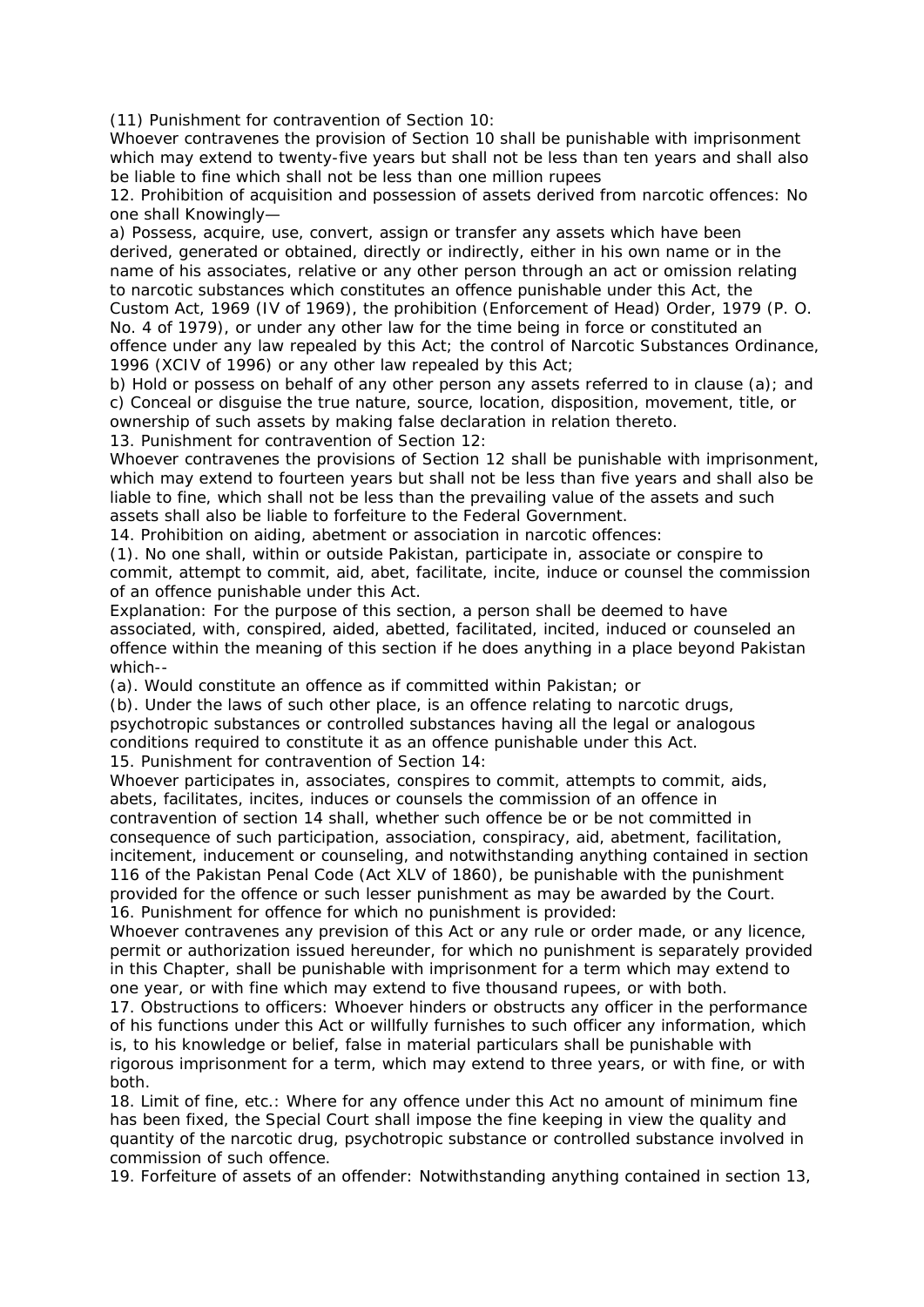where the Special Court finds a person guilty of an offence punishable under this Act and sentences him to imprisonment for a term exceeding three years, the Court shall also order that his assets derivable from trafficking in narcotic substances shall stand forfeited to the Federal Government unless it is satisfied, for which the burden of proof shall rest on the accused, that they or any part thereof, have not been spo acquired.

## **CHAPTER III SEARCH AND INVESTIGATION**

20. Power to issue warrants: (1). A Special Court may issue a warrant for the arrest of any person whom it has reason to believe to have committed an offence punishable under this Act, or for the search, whether by day or by night, of any building, place, premises or conveyance in which he has reason to believe any narcotic drug, psychotropic substance or controlled substance in respect of which an offence punishable

under this Act has been committed is kept or concealed.

(2). The officer to whom a search warrant under sub-section (1) is addressed shall have all the powers of an officer acting under section 21.

21. Power of entry, search, seizure and arrest without warrant:

(1). Where an officer not below the rank of Sub-Inspector of Police or equivalent authorized in this behalf by the Federal Government or the Provincial Government, who from his personal knowledge or from information given to him by any person is of opinion that any narcotic drug, psychotropic substance or controlled substance in respect of which an offence punishable under this Act has been committed is kept or concealed in any building, place, premises or conveyance, and warrant for arrest or search cannot be obtained against such person without affording him an opportunity for the concealment of evidence or facility for his escape, such officer may—

(a). Enter into any such building, place, premises or conveyance;

(b). Break open any door and remove any other obstacle to such entry in case of resistance;

(c). Seize such narcotic drugs, psychotropic substances and controlled substances and other materials used in the manufacture thereof and any other article which he has reason to believe to be liable confiscation

under this Act and any document or other article which he has reason to believe may furnish evidence of the commission of an offence punishable under this Act; and (d). Detain, search and, if he thinks proper, arrest any person whom he has reason to believe to have committed an offence punishable under this Act.

(2). Before or immediately after taking any action under sub-section (1), the officer referred to in that sub-section shall record the grounds and basis of his information and immediate action and forthwith send a copy to his immediate superior officer.

22. Power to seizure and arrest in public places: An officer authorized under section 21 may--

(a). Seize, in any public place or in transit, any narcotic drug, psychotropic substance or controlled substance in respect of which he has reason to believe that an offence punishable under this Act has been committed, and, along with such drug, substance or any other article liable to confiscation under this Act, and any document or other article which he has reason to believe may furnish evidence of the commission of an offence punishable under this Act; and

(b). Detain and search any person whom he has reason to believe to have committed an offence punishable under this Act, and if such person has any narcotic drug, psychotropic substance or controlled substance in his possession and such possession appears to him to be unlawful, arrest him.

Explanation; For the purpose of this section, the expression "public place" includes any public conveyance, hotel, shop or any other place intended for use by, or accessible to, the public.

23. Power to stop and search conveyance: An officer referred to in section 19, may, if he has reason to suspect that any conveyance is, or is about to be, used for the transport of any narcotic drug, psychotropic substance or controlled substance in respect of which he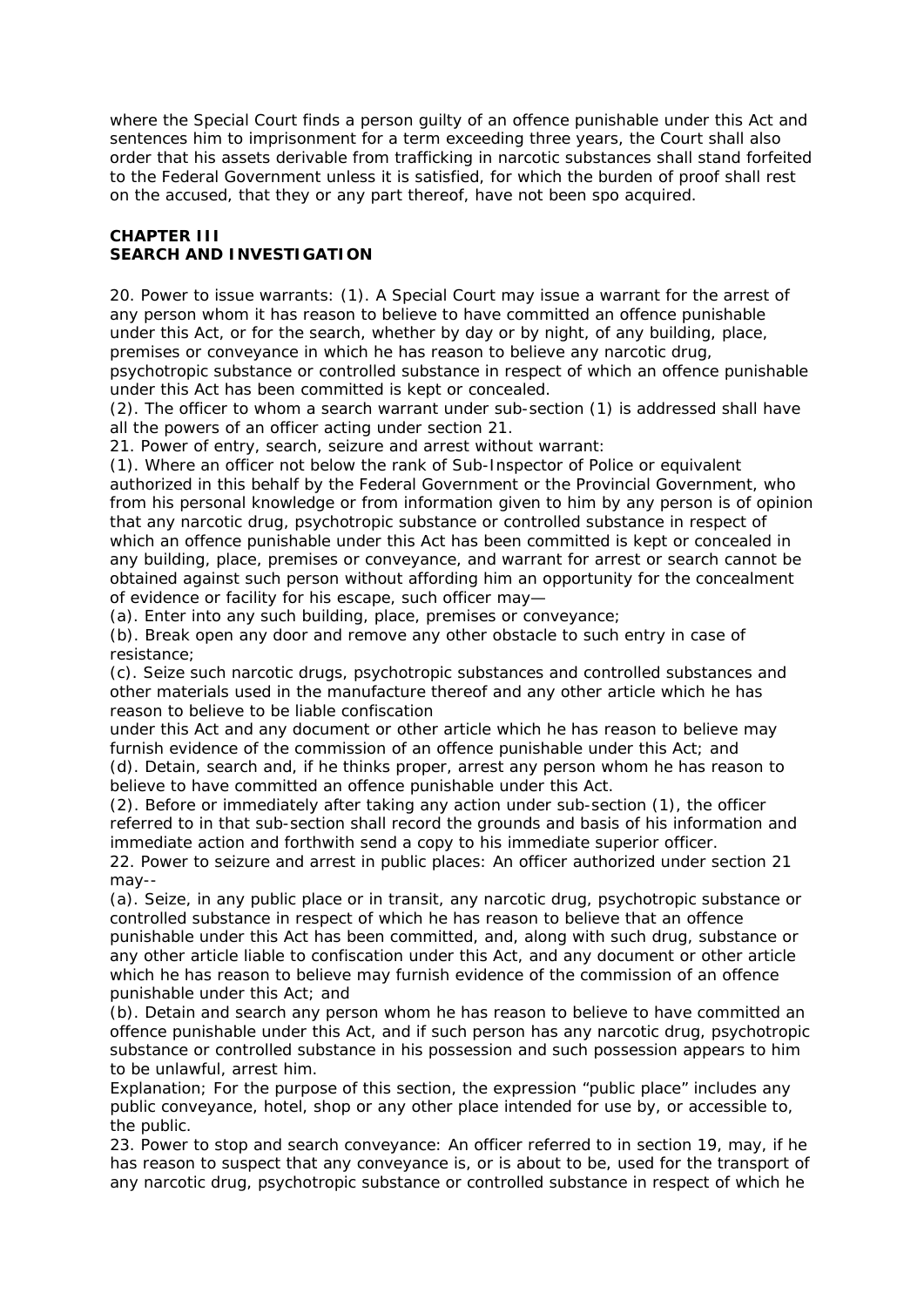suspects that any provision of this Act has been, or is being, or is about to be, contravened at any time, stoop such conveyance or, in the case of an aircraft, compel it to land and--

(a). Rummage and search the conveyance or part thereof;

(b). Examine and search any goods on or in the conveyance; or

(c). If it becomes necessary to stop the conveyance, he may use all reasonable force for stopping it.

24. Undercover and controlled delivery operations:

(1). Subject to sub-section (2) and to any treaty, arrangement or understanding with any foreign State to which Pakistan may from time to time be part, the Federal Government may give approval in writing to controlled delivery operations, for the purpose of gathering evidence in Pakistan or elsewhere relating to the commission of any offence against this Act or a similar law of a foreign State.

(2). Approval may not be given under sub-section (1) unless the Federal Government--

(a). Suspects that persons, whose identity may or may not be known, have engaged in, are engaging in or are about to engage in, conduct constituting an offence against this Act or a similar law of a foreign State; and

(b). Is satisfied that the proposed operations are properly designed to give such persons an opportunity to manifest that conduct or provide other evidence of it.

(3). The federal Government may give approval from time to time for a period not exceeding three months.

(4). Without limiting the generality of sub-section (1), the activities which may be undertaken by an authorized participant in the course of and for the purposed of a controlled delivery and undercover operation include--

(a). Allowing any conveyance to enter or leave Pakistan;

(b). Allowing any narcotic drug, psychotropic substance, manufactured drug, controlled substance, property or other thing in or on the conveyance to be delivered or collected; ©. Using such force as may be reasonable in the circumstances to enter and search the conveyance;

(d). Placing a tracking device in or on the conveyance; and

(e). Allowing any person who has possession or custody of the narcotic drug,

psychotropic substance, manufactured drug, controlled substance, property or other thing to enter or leave Pakistan.

(5). Notwithstanding anything contained in any other law for the time being in force an authorized participant in an undercover operation or a controlled delivery shall not incur any criminal liability by taking part in it in accordance with the terms of approval.

(6). Any drug of dependence, controlled chemical, controlled equipment or controlled material imported into Pakistan in the course of an approved undercover operation or controlled delivery shall be liable to be dealt with as if it were a prohibited import for the purposes of the Customs Act, 1969 (IV of 1969).

25. Mode of making searches and arrest: The provisions of the Code of Criminal Procedure, 1898, except those of Section 103, shall, mutatis mutandis, apply to all searches and arrests in so far as they are not inconsistent with the provisions of Sections 20, 21, 22, and 23 to all warrants issued and arrests and searches made under these sections.

26. Punishment for vexatious entry, search, seizure or arrest: Any person empowered under section 20 or section 21 who--

(a). Without reasonable grounds of suspicion, enters or searches, or causes to be entered or searched, any building, place, premises or conveyance;

(b). Vexatious and unnecessarily seizes the property of any person on the pretence of seizing or searching for any narcotic drug, psychotropic substance, controlled substance or any other article or document relating to any offence under this Act; and

©. Vexatious and unnecessarily detains, searches or arrests any person,

shall be punished with imprisonment for a term, which may extend to three years and shall also be liable, to fine, which may extend to twenty-five thousand rupees.

27. Disposal of persons arrested and articles seized:

(1). Every person arrested and articles seized under a warrant issued under section 20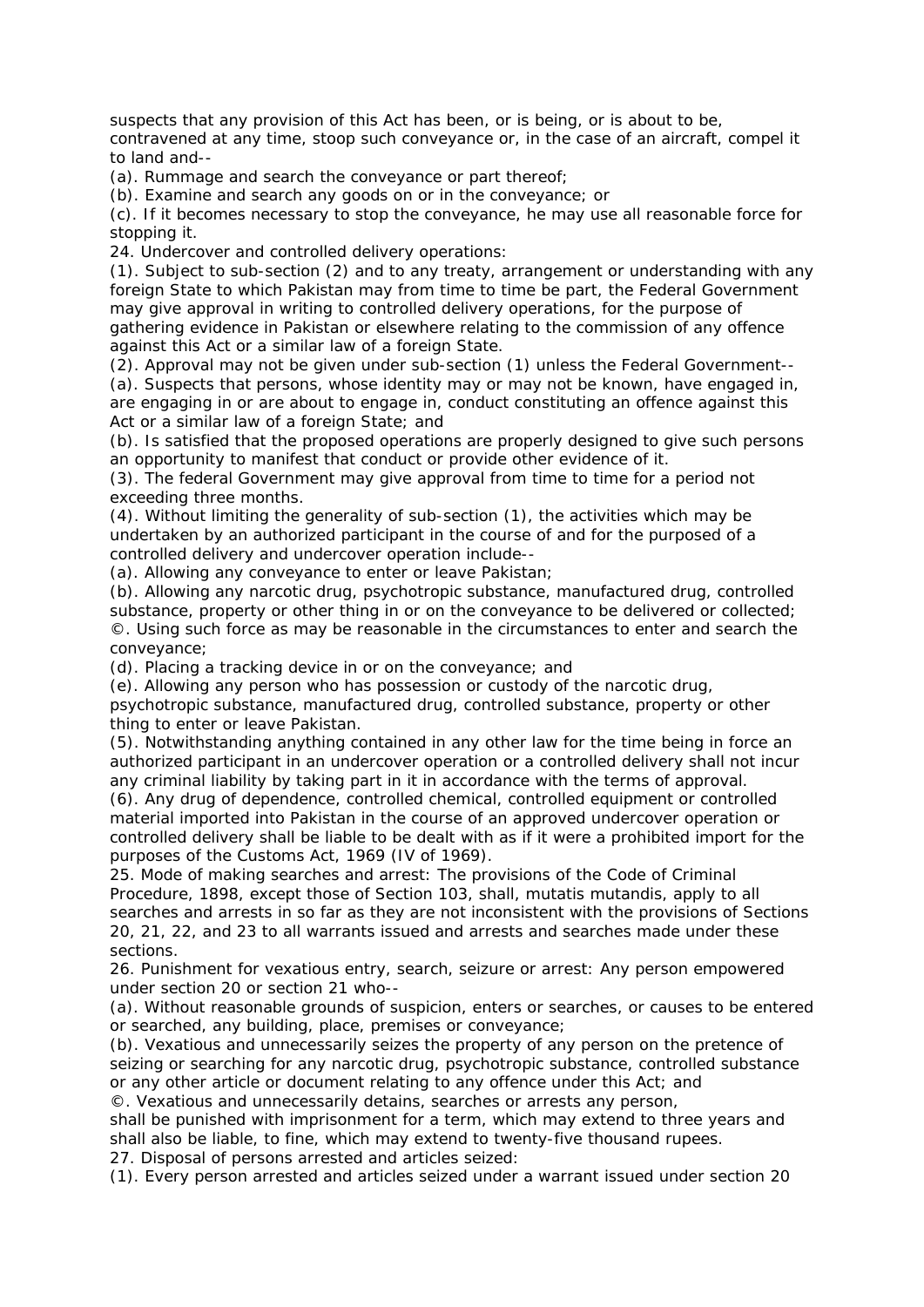shall be forwarded without delay to the authority by whom the warrant was issued; and every person arrested and article seized under section 20or section 21 shall be forwarded without delay to--

(a). The officer-in-charge of the nearest police station;

(b). The Special Court having jurisdiction.

(2). The authority or officer to whom any person or article is forwarded under this section shall, with all convenient dispatch, take such measures as may be necessary under the law for the disposal of such person or article.

28. Powers to invest officers of law enforcement agencies with powers of an officer-incharge of a police station: The Federal Government may invest any officer of law enforcement agency or any other officer within their respective jurisdiction with the powers of an officer-in-charge of a police station for the investigation of offence under this Act.

29. Presumption from possession of illicit articles: In trials under this Act, it may be presumed, unless and until the contrary is proved, that the accused has committed an offence under this Act in respect of--

(a). Any narcotic drug, psychotropic substance or controlled substance;

(b). Any cannabis, coca or opium poppy plant growing on any land which he has cultivated;

©. Any apparatus specially designed or any group of utensils specially adapted for the production or manufacture of any narcotic drug, psychotropic substance or controlled substance; or

(d). Any materials which have undergone process towards the production or manufacture of narcotic drug, psychotropic substance or controlled substance or any residue left of the materials from which a narcotic drug, psychotropic substance or controlled substance has been produced or manufactured, for the possession of which he fails to account satisfactorily.

30. Presumption as to documents in certain cases: Where in the course of an investigation for an offence committed under this Act or any other law for the time being in force, any document is produced or furnished, or has been seized from the custody or control of any person, the Special Court shall--

(a). Presume, unless the contrary is proved, that the signature and every other part of such document which purpose to be in the hand-writing of any particular person or which the Special Court may reasonably assume to have been signed by, or to be in the handwriting of, any particular person, is in that person's hand-writing, and in the case of a document executed or attested, that it was executed or attested by the person by whom it purports to have been so executed or attested;

(b). Admit the document in evidence, notwithstanding that it is not duly stamped, if such document is otherwise admissible in evidence; and

©. Presume, unless the contrary is proved, the truth of the contents of such document.

31. Power to call for information: (1). An officer authorized under section 21 may, during the course of an enquiry in connection with the contravention of any provision of this Act, --

(a). Call for information from any person for the purpose of satisfying himself whether there has been any contravention of the provisions of this Act or any rule or order made there under;

(b). Require any person to produce or deliver any document or thing useful or relevant to the inquiry;

(c). Examine any person acquainted with the facts and circumstances of the case; and (d). Require any bank or financial institution, notwithstanding anything contained in any

other law for the time being in force, to provide any information whatsoever. 32. Articles connected with narcotics: (1). Whenever any offence has been committed which is punishable under this Act, the narcotic drug, psychotropic substance or controlled substance, materials, apparatus and utensils in respect of which, or by means of which, such offence has been committed shall be liable to confiscation.

(2). Any narcotic drug, psychotropic substance or controlled substance lawfully imported, transported, manufactured, possessed, or sold along with, or in addition to, any narcotic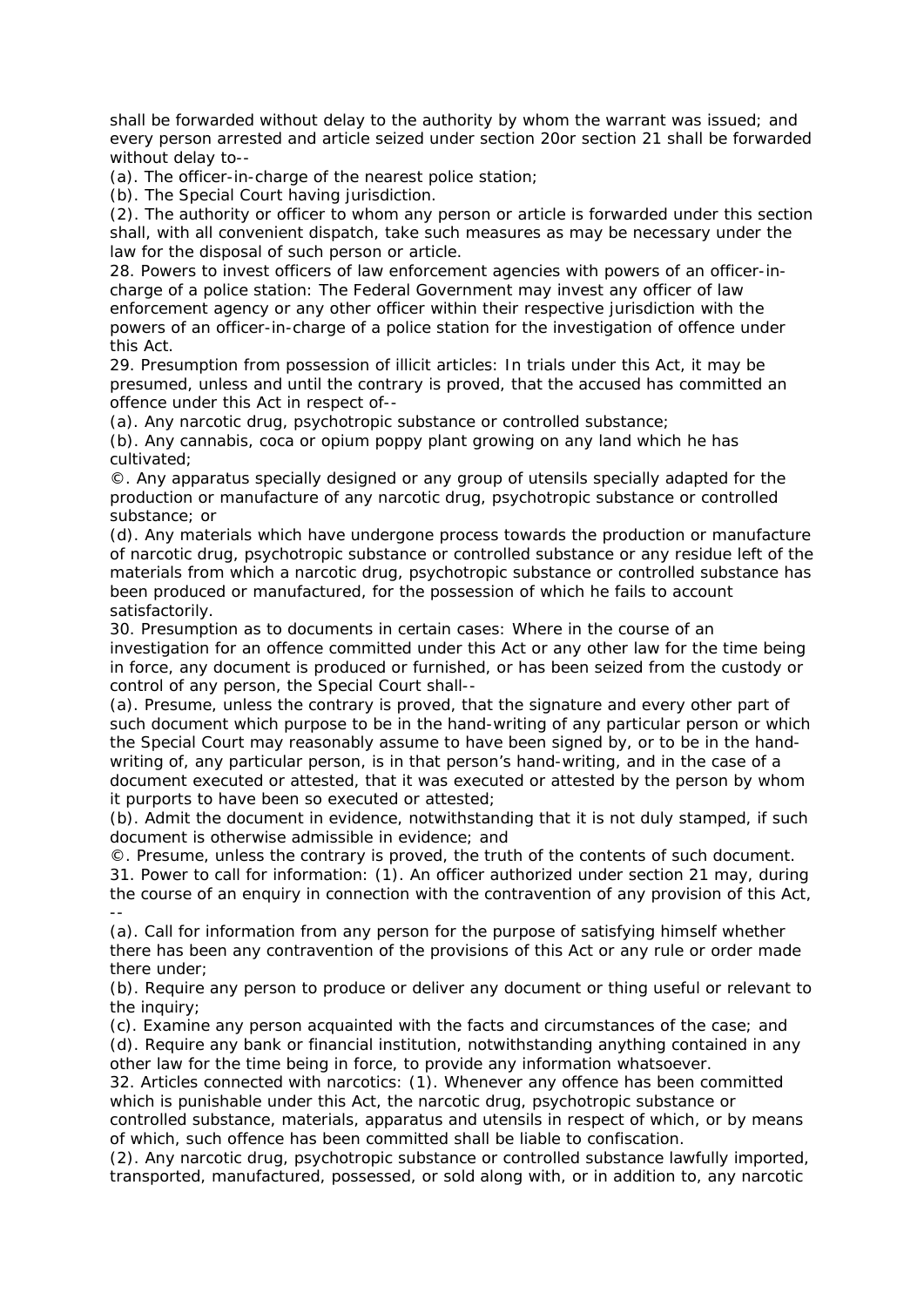drug, psychotropic substance or controlled substance which is liable to confiscation under sub-section (1) and the receptacles or packages, and the vehicles, vessels and other conveyances used in carrying such drugs and substances shall likewise be liable to confiscation:

Provide that no vehicle, vessel or other conveyance shall be liable to confiscation unless it is proved that owner thereof knew that the offence was being, or was to be, committed. 33. Procedure for making confiscation: (1). In the trial of offences under this Act, whether the accused is convicted or acquitted, the Special Court shall decide whether any

article frozen or seized in connection with such offence is liable to confiscation. (2). Where any article seized under this Act appears to be liable to confiscation under section 32, but the person who committed the offence in connection therewith is not known or cannot be found, the Special Court may inquire into and decide such liability, and may order confiscation accordingly:

Provided further that if any such article, other than a narcotic drug, psychotropic substance or controlled substance is liable to speedy and natural decay, or if the Special Court is of opinion that its sale would be for the benefit of its owner, he may at any time direct it to be sold and the provisions of this sub-section shall, as nearly as may be practicable, apply to the net proceeds of the sale.

(3). Any person who is not convicted under this Act and claims any right to property which has been confiscated under sub-section (2) may, within thirty days, apply to the Special Court for setting aside the order of confiscation:

Provided that the period of thirty days may be extended for such further period as may be deemed appropriate by the Court in the event of the said person not having knowledge of the confiscation.

(4). A narcotic drug, psychotropic substance or controlled substance seized under this Act shall be disposed of under section 516-A of the Code of Criminal Procedure, 1898 (Act V of 1898).

34. Federal Narcotics Testing Laboratory, etc.: (1). The Federal Government may, as soon as may be after the commencement of this Act, set-up a Federal Narcotic Testing Laboratory and such other institutes and narcotics testing research laboratories or notify any other laboratory or institute to be a Federal Narcotics Testing Laboratory for carrying out the purposes of this Act.

(2). The Provincial Government may, wherever deems appropriate, set-up Provincial Narcotics Testing Laboratories.

35. Government Analyst: The Federal Government or a Provincial Government, may, by notification in the official Gazette, appoint such persons as it thinks fit, having the prescribed qualifications, to be Federal Government Analysts or, as the case may be, Provincial Government Analysts, for such areas and in respect of such narcotic drugs, psychotropic substances or controlled substances as maybe specified in the notification. 36. Reports of Government Analysts: (1). The Government Analyst to whom a sample of any narcotic drugs, psychotropic substance or controlled substance has been submitted for test and analysis shall deliver to the person submitting it, a signed reporting quadruplicate in the prescribed form and forward one copy thereof to such authority, as maybe prescribed.

(2). Notwithstanding anything contained in any other law for the time being in force, any document purporting to be a report signed by a Government Analyst shall be admissible as evidence of the facts stated therein without formal proof and such evidence shall, unless rebutted, be conclusive.

# **CHAPTER IV**

#### **FREEZING AND FORFEITURE OF ASSETS**

37. Freezing of assets, etc.: (1). Where the Special Court trying an offence punishable under this Act is satisfied that there appear reasonable grounds for believing that the accused has committed such an offence, it may order the freezing of assets of the accused, his relatives and associates.

(2). Where in the opinion of the Director-General or an officer authorized under section 21 an offence is being or has been committed, he may freeze the assets of such accused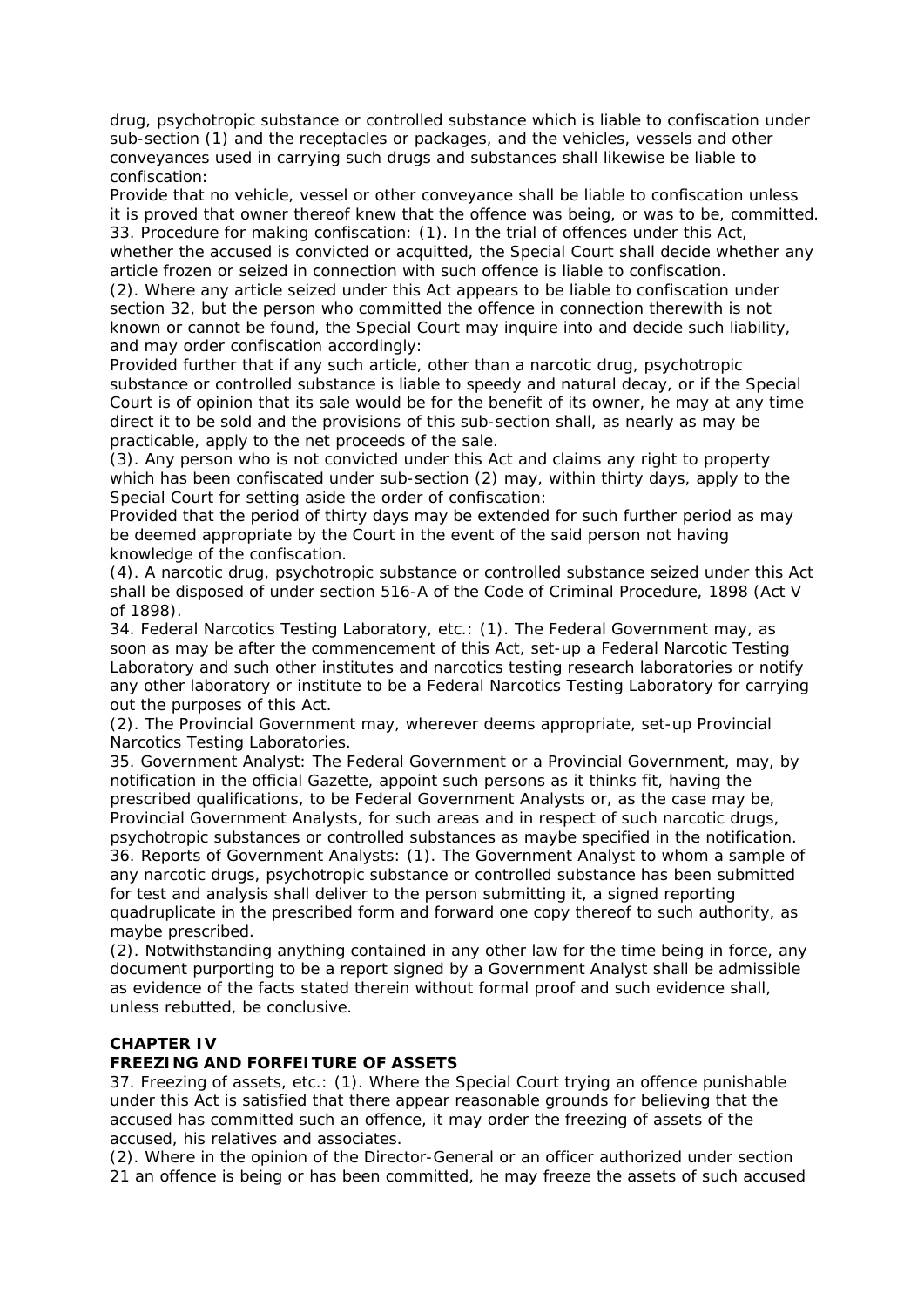and within seven days of the freezing shall place before the Court the material on basis of which the freezing was made and further continuation of the freezing or otherwise shall be decided by the Court

(3). The said officer shall trace, identify and freeze the assets during the investigation or trial for the purpose of forfeiture by the Special Court:

Provided that the Director-General, or as the case may be, the officer freezing any asset shall, within three days, inform the Special Court about such freezing and the Special Court shall, after notice to the person whose assets have been frozen, by an order in writing, confirm, rescind or vary such freezing.

38. Tracing of assets: (1). On receipt of a complaint or credible information or where a reasonable suspicion exists about any person that he has acquired assets through illicit involvement in narcotics, within or without Pakistan, an officer empowered under section 21 or any other person authorized under section 37, shall proceed to trace and identify such assets.

(2). On receipt of authenticated information from a foreign Court of competent jurisdiction that a citizen of Pakistan has been charged for an offence which is also an offence under this Act, an officer empowered under section 21 or any other person authorized under section 37 shall proceed to trace and identify the assets of the said person, and subject to the provision of sub-section (3) may freeze the said assets. (3). Information about such assets shall be laid before to the Special Court for the purpose of section 13 and section 19 in case action under this Act or any other law for the time being in force is initiated and in case of the person who has committed the offence is outside Pakistan, before the High Court for the purpose of forfeiture of assets under section 40.

(4). The actions referred to in sub-sections (1) and (2) may include any inquiry, investigation or survey in respect of any person, premises, place, property, conveyance, documents and books of accounts.

39. Order for forfeiture of assets: (1). Where the Special Court convicts an accused under section 13, or sentences him to imprisonment for more than three years, the Director-General or an officer authorized by him may request the said Court by an application in writing along with a list of the assets of the convict or, as the case may be, his associates, relatives or any other person holding or possessing such assets on his behalf, for forfeiture thereof.

(2). Where the Special Court is satisfied that any assets specified in the list referred to in sub-section (1) were derived, generated or obtained in contravention of section 12 are liable to be forfeited under section 19, it may order that such assets shall stand forfeited to the Federal Government:

Provided that no order under this section shall be made without issuing a notice to show cause and providing a reasonable opportunity of being heard to the person being affected by such order:

Provided further that if such person fails to tender any explanation or defaults in making appearance before the Special Court on any date appointed by it, the Special Court may proceed to record an order ex-parte on the basis of the evidence available before it. (3). Where any shares in a company are forfeited to the Federal Government under subsection (2), notwithstanding anything contained in the Companies Ordinance, 1984 (XLVII of 1984), or any other law for the time being in force or Articles of Association of the Company, such shares shall be registered in the name of Federal Government. 40. Forfeiture of assets of person convicted abroad: (1). Notwithstanding anything contained in any other law for the time being in force, where a citizen of Pakistan is convicted by a foreign Court for an offence which is also an offence punishable under this Act, the Special Court may, on an application made by the Director-General or any other officer authorized by the Federal Government, order that the assets acquired in Pakistan by such citizen shall be forfeited to the Federal Government.

(2). The Special Court shall presume, upon the production of any document purporting to be a certified copy of a foreign judgment that such judgment was pronounced by a Court of competent jurisdiction, unless the contrary appears on the records, but such presumption may be displaced by proving want of jurisdiction: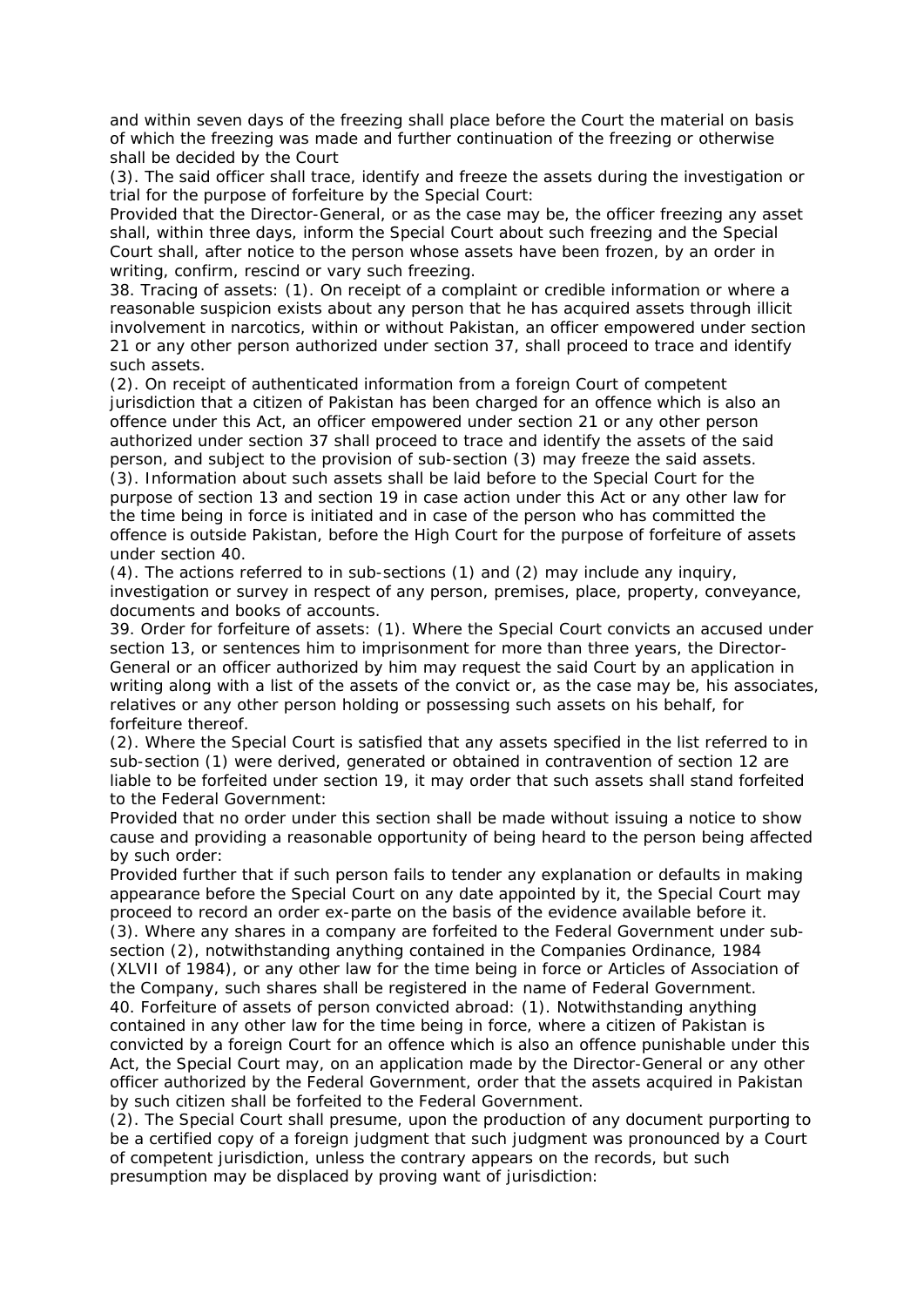Provided that the judgment or order of conviction--

(a). Is passed by the foreign Court of competent jurisdiction;

(b). Has been pronounced on the merits of the case;

©. Has not been obtained by fraud;

(d). Has not been made in contravention of any law in force in Pakistan;

(e). Has assumed finality through appeal, revision or review and is not subjudice before any appellate forum:

Provided further no order under this section shall be made without providing an opportunity of being heard to such citizen:

Provided also that, notwithstanding any thing contained in clauses (a) to (e) of the first proviso, during the pendency of the application the Court may, by an order, freeze all or any of the assets or restrain such citizen, his associates and relatives from alienating such assets by lease, sale, gift, transfer or in any other manner.

Explanation: For the purpose of this section, the expression "Court" means the High Court of the Province where the assets or any part thereof are located.

41. Prohibition of alienation of freezed property: (1). Where any order under Section 37 or Section 40 is made for freezing of any assets, any alienation or transfer of such assets by any manner or mode shall, till the conclusion of the proceedings under this Act, or until such order is vacated, be void, and if such asset is subsequently forfeited to the Federal Government, any such alienation or transfer of assets shall be deemed to be of no effect whatsoever.

(2). Any person who knowingly alienates or transfers any assets in respect whereof an order has been made under Section 37 or Section 40 shall be guilty of an offence punishable, on conviction, with imprisonment for a term which may extend to three years, or with fine, or with both.

42. Punishment for acquiring property in relation to which proceedings have been taken under this Act: Any person who knowingly acquires any assets, which have been frozen under this Act, shall be punishable with imprisonment for a term, which may extend to three years and with fine.

43. Power to take possession: (1). Where any asset is ordered to be forfeited to the Federal Government under Section 39, the Special Court may direct the person holding or possessing such asset to surrender or deliver its possession to the Administrator appointed under Section 44 or any other person authorized by the Special Court in this behalf, with in such time as may be directed by it.

(2). If any person refuses or fails to comply with a direction issued under sub- section (1), the Special Court may require the Superintendent of Police assistance to the Administrator for securing possession thereof, and it shall be the duty of the Superintendent of Police to comply with such requisition.

44. Management of assets frozen or forfeited under the Act: (1). The Federal Government may, by a notification in the official Gazette, appoint any officer of the Federal Government or a Provincial Government as it may think fit to perform the functions of an Administrator of the assets frozen or forfeited under this order.

(2). The Administrator appointed under sub-section (1) shall take such actions and exercise such powers as the Federal Government may direct for the maintenance and disposal of the assets which are frozen or forfeited to the Federal Government.

# **CHAPTER V SPECIAL COURTS**

45. Jurisdiction to try offences: The Special Court established under this Act shall have the exclusive jurisdiction to try an offence cognizable under this Act.

46. Establishment of Special courts: (1). The Federal Government and, if, so directed by the Federal Government, the Provincial Government shall, by notification in the official Gazette, establish as many Special Courts as it considers necessary and appoint a judge for each of such Courts and where it establishes more than one Special Court, it shall specify in notification the place of sitting of each Special Court and the territorial limits within which it shall exercise jurisdiction under this Act.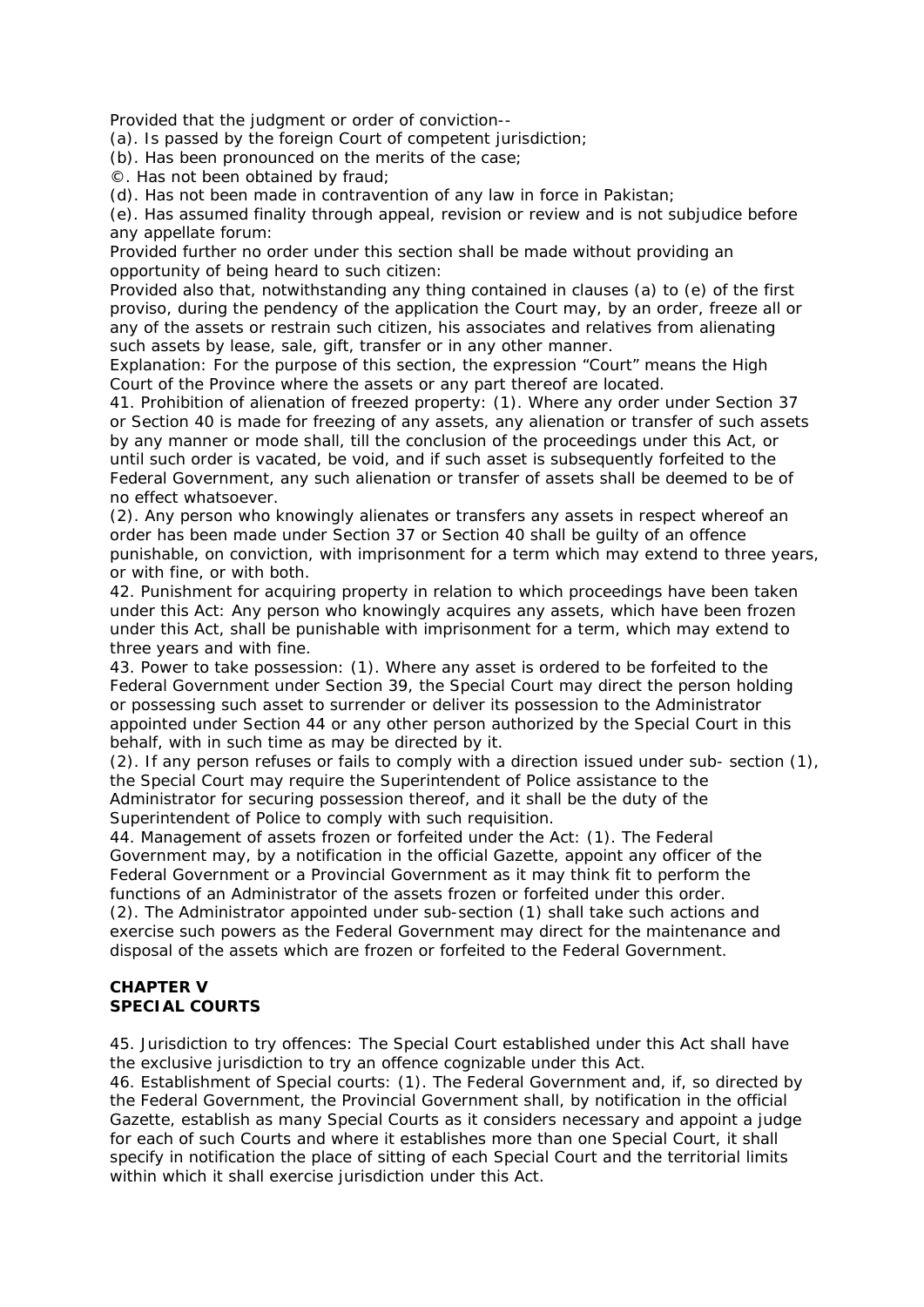(2). There shall be two classes of Special Courts to try offences under this Act, namely: - -

(I). Special Courts having the power to try all offences;

(II). Special Courts having the power to try offences punishable with imprisonment for two years or less.

(3). No person shall be appointed a Judge of a Special Court referred to--

(I). In sub-section (2) (I) unless he is or has been a Sessions Judge or an Additional Sessions Judge; and

(II). In sub-section (2) (II) unless he is a Judicial Magistrate of the First class.

(4). A person shall be appointed as Judge of a special Court after consultation with the Chief Justice of the High Court of the Province in which the Special Court is established. (5). The Federal Government or the Provincial Government may, in consultation with the Chief Justice of the High Court, confer the powers of a Special Court referred to –

(I). In sub-section (2) (I), on any Sessions Judge or Additional Sessions Judge;

(II). In sub-section (2) (II), on any Judicial Magistrate of the First Class.

47. Application of the Code of Criminal Procedure, 1898: Except as otherwise in this Act, the provisions of the Code of Criminal Procedure, 1898 (Act V of 1898), hereinafter referred to as the Code (including provisions relating to confirmation of a death sentence) shall apply, to trials and appeals before a special Court under this act.

48. Appeal: (1). An appeal against the order of a Special Court comprising a Sessions Judge or an Additional Sessions Judge shall lie to the High Court and shall be heard by a Bench of not less than two Judges of that Court.

(2). An appeal against the order of a Special Court comprising a Judicial Magistrate shall lie to a Special Court comprising a Sessions Judge or an Additional Sessions Judge.

49. Transfer of cases: (1) Where more Special Courts than one are established within the territorial jurisdiction of a High Court, the High Court may, by order in writing, transfer a case, at any stage, from one Special Court to another Special Court, in accordance with section 526 of the Code as if the Special Court was a Court of Session.

(2). On the establishment of Special Courts under section 45 and 46, all cases where the sentence of an offence is two years or less, shall stand transferred to the respective Special Court comprising a judicial Magistrate of the First Class and all other cases to the respective Special Courts comprising of Sessions Judges of Additional Sessions Judges. (3). Notwithstanding anything hereinbefore contained, a remand may be granted by the nearest Special Court comprising a judicial Magistrate of the First Class.

50. Special Prosecutor: (1). The Federal Government may appoint a person who is an advocate of a High Court to be a Special Prosecutor on such terms and conditions as may be determined by it and any person so appointed shall be competent to conduct proceedings under this Act before a Special Court and, if so directed by the Federal Government, to withdraw such proceedings.

(2). When a Special Prosecutor appointed under sub-section (1) is, for any reason temporarily unable to conduct proceedings before the Special Court, the proceedings shall be conducted by such person as may be authorized in this behalf by the special Court.

51. No bail to be granted in respect of certain offences: (1). Notwithstanding anything contained in sections 496 and 497 of the Criminal Procedure Code, 1898 (V of 1898), bail shall not be granted to an accused person charged with an offence under this Act or under any other law relating to narcotics where the offence is punishable with death. (2). In the case of other offences punishable under this Act, bail shall not be normally granted unless the Court is of the security of a substantial amount.

# CHAPTER VI

TREATMENT AND REHABILITATION OF ADDICTS 52. Registration of addicts: (1). Each Provincial Government shall register all addicts within their respective jurisdiction for the purpose of treatment and rehabilitation of addicts.

(2). The Federal Government shall bear all expenses for first time compulsory detoxification or de-addiction of an addict.

(3). The addict shall carry a registration card in such form as may be prescribed and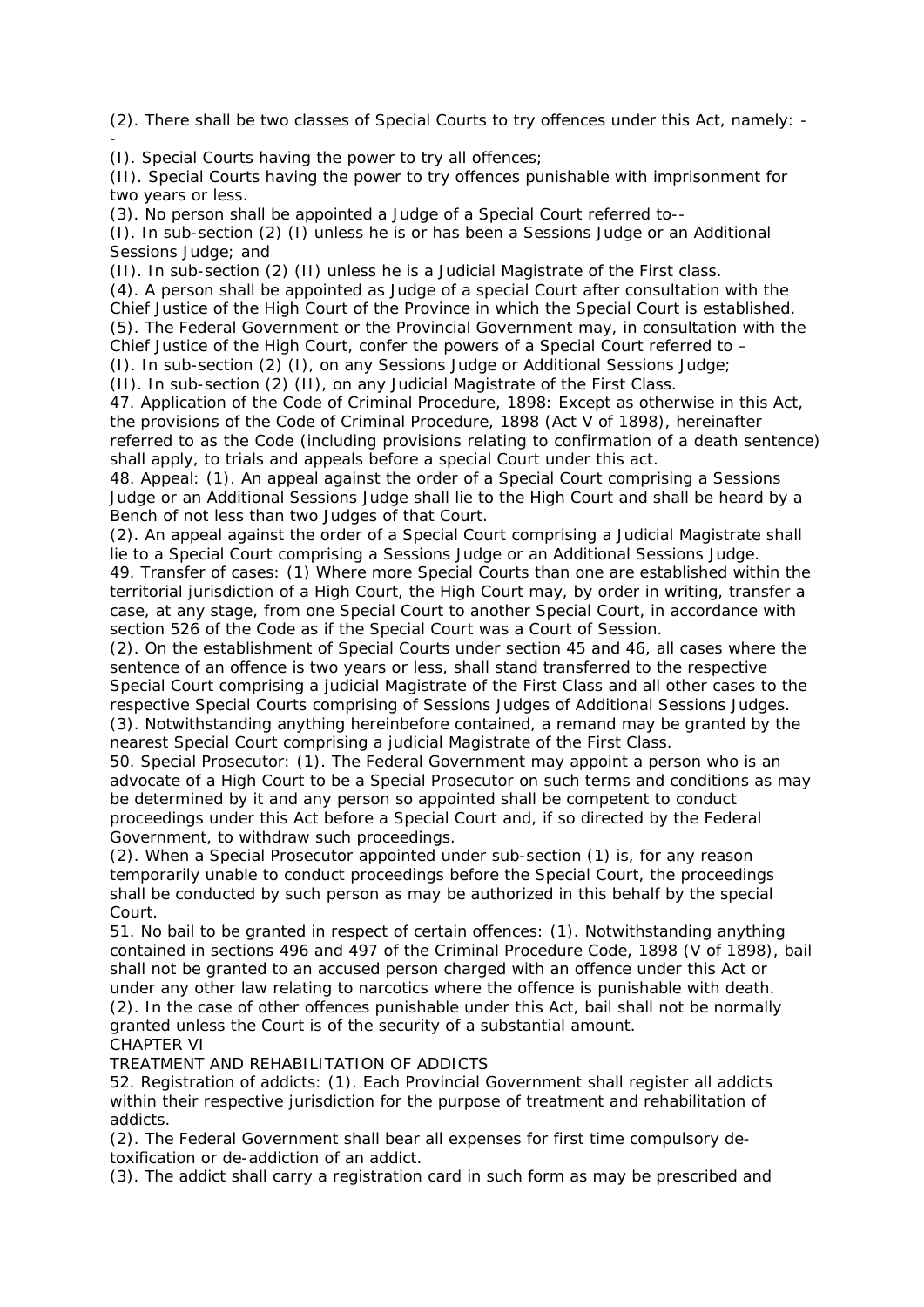produce it to any public authority on demand.

53. Powers of the Government to establish centres for treatment of addicts: The Provincial Government shall establish as many centres as may be deemed necessary for de-toxification, de-addiction, education, after-care, rehabilitation, social integration of addicts and for supply of such medicines as are considered necessary for the detoxification of the addicts.

## **CHAPTER VII NATIONAL FUND FOR CONTROL OF DRUG ABUSE**

54. National fund for control of drug abuse: (1). The Federal government may, by notification in the official Gazette, constitute a Fund to be called the National Fund for Control of Drug Abuse, hereinafter to be called the Fund, consisting of –

(a). Grants from the Federal Government or Provincial Governments;

(b). The sale proceeds of any assets forfeited under this Act or any other law for the time being in force;

©. The sale proceeds of unserviceable commodities and vehicles provided by the donor for narcotics control purposes;

(d). Any grants made by any person or institution; and

(e). Any income from the investment of the amounts credited to the Fund.

(2). All receipts mentioned in sub-clauses (a) to (e) of sub-section (1) shall be credited to a Head of Account in the Public Account duly authorized by the Auditor-General of Pakistan.

(3). The purpose and object of the Fund shall be to meet the expenditure incurred in connection with the control and eradication of trafficking in, and abuse of, narcotic drugs, psychotropic substances, controlled substances, or treatment an rehabilitation of drug addicts and for all or any of the related purposes, as may be specified by the federal Government.

(4). The management, overall control and supervision of the affairs of the Fund shall vest in a Governing Body consisting of a Chairman and such other members as may be appointed by the Federal Government by a notification in the official Gazette, on such terms and conditions as may be prescribed.

(5). The Governing Body shall have the powers to regulate its own procedures and co-opt members as it may deem appropriate.

55. Annual Report of the activities financed out of the fund: The Governing Body shall, after the end of each financial year, submit to the Federal Government a report giving an account of its activities and the activities financed out of the Fund during the financial year, together with a statement of accounts.

# **CHAPTER VIII INTERNATIONAL CO-OPERATION**

56. Authority to make and act on mutual legal assistance requests:

(1). This Chapter is subject to any treaty, arrangement or understanding with foreign States to which Pakistan may from time to time be party, and nothing in the Chapter shall be taken to limit the nature or extent of assistance which Pakistan may otherwise lawfully give to, or receive from foreign States.

(2). The Federal Government may ---

(a). Make request on behalf of Pakistan to the appropriate authority of a foreign State for mutual legal assistance in any investigation commenced, or proceeding instituted, in Pakistan relating to an offence committed, or suspected on reasonable grounds to have been committed under Chapter II of this Act;

(b). Grant or postpone in whole or in part similar requests from foreign states on such terms and conditions as it thinks fit; and

©. Refuse (in whole or in part) such requests from foreign States on the ground that to grant the request would be likely to prejudice the sovereignty, security, public order or other essential public interest of Pakistan.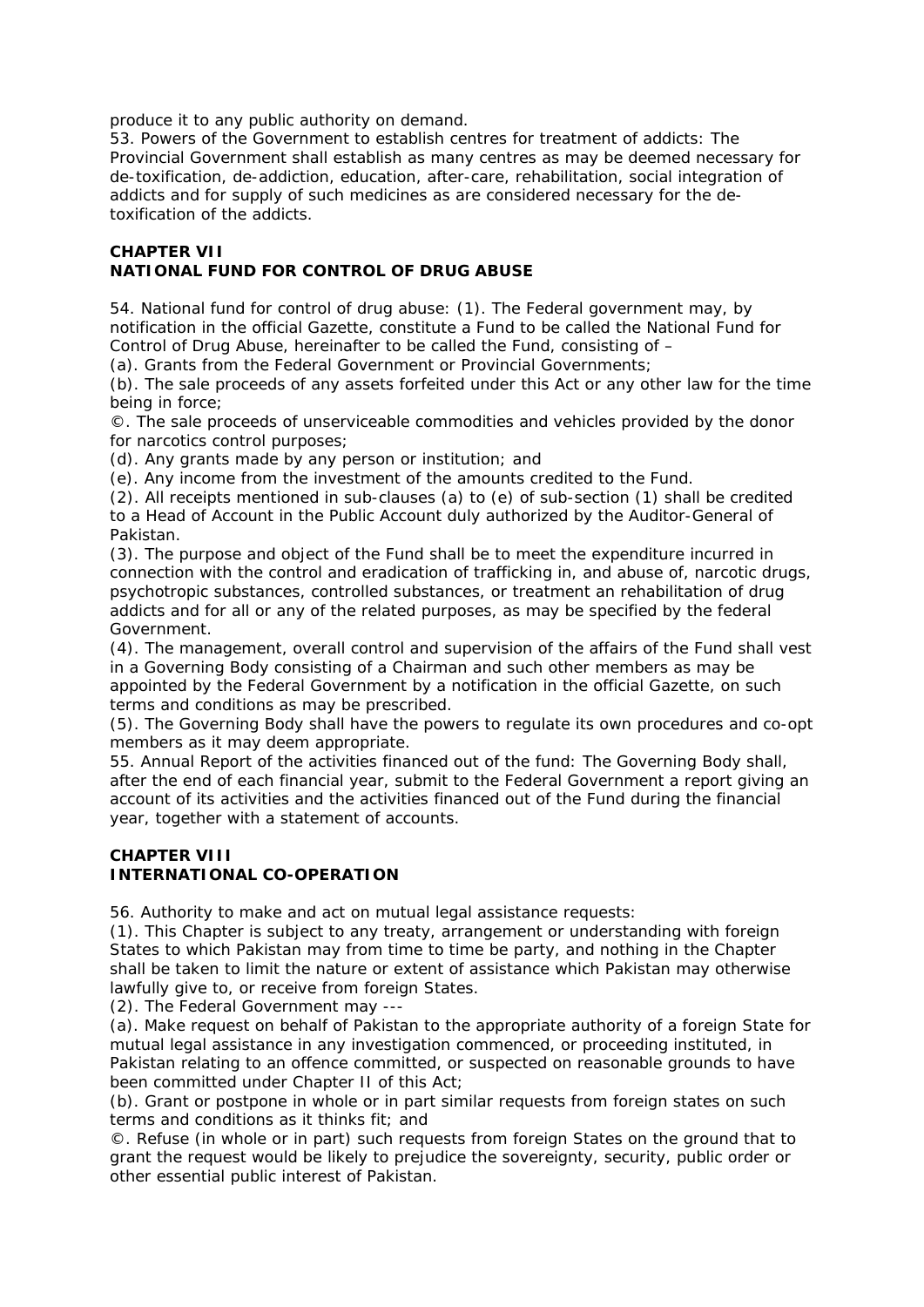(3). Requests on behalf of the federal Government to the appropriate authorities of foreign states for the assistance referred to in sub-section (2) shall be made by the Federal Government, or an officer authorized by the Federal Government, and requests for any other form of international assistance in investigations or proceedings relating to criminal matters may be made by any person authorized by the Federal Government in this behalf.

57. Mutual legal assistance requests by Pakistan: (1). The Federal Government or an officer authorized by the Federal Government under sub-section (3) of section 56 may request the foreign State to ---

(a). Have evidence taken, or documents or other articles produced;

(b). Obtain and execute search warrants or other lawful instruments authorizing a search for things relevant to investigations or proceedings in Pakistan believed to be located in that State, and if found, seize them;

©. Freeze assets the subject of actions or orders under sub-section (2) of section 37, by whatever processes are lawfully available in that State, to the extent to which the assets are believed on reasonable grounds to be located in that State; (d). Confiscate articles the subject of orders under sub-section (2) of Section 33 and forfeit assets the subject of orders under sub-section (2) of Section 39 to the extent to

which the articles or assets, as the case may be, are believed to be located in that State; (e). Transmit to Pakistan any such evidence, documents, things, articles, assets or proceeds realized from the disposal of such articles or assets; and

(f). Transfer in custody to Pakistan a person detained in the foreign State who consents to assist Pakistan in the relevant investigation or proceedings.

58. Foreign requests for assistance: (1). The Federal Government may authorized the giving of mutual legal assistance to a foreign State of a kind to that specified I section 57 in investigations commenced or proceedings instituted in such State.

(2). Such requests shall ---

(a). Give the name of the authority concerned with the criminal matter to which the request relates;

(b). Give a description of a nature of the criminal matter and a statement setting out a summary of the relevant facts and laws;

©. Give a description of the purpose of the request and of the nature of the assistance being sought;

(d). In the case of a request to freeze or forfeit assets believed on reasonable grounds to be located in Pakistan, give details of the offence, particulars of any investigation or proceedings commenced in respect of the offence, and be accompanied by a copy of any relevant freezing forfeiture order of the Court;

(e). Give details of any procedure that the foreign State wishes to be followed by Pakistan in giving affect to the request, particularly in the case of a request to take evidence;

(f). Contain a statement setting out any wishes of the foreign State concerning any confidentiality relating to the request and the reasons for those wishes;

(g). Give details of the period within which the foreign State wishes the request to be complied with;

(h). State, where applicable, the grounds for believing that the relevant assets or things to be traced, frozen or seized are located in Pakistan; and

(i). Contain any other information that may assist in giving effect to the request.

(3). A request may be accepted, after consultation, notwithstanding that the request, as originally made, does not comply with sub-section (2).

59. Foreign requests for an evidence-gathering Order or a search warrant: (1). Notwithstanding anything contained in any law for the time being in force, where the Federal Government approves a request of a foreign State pursuant to section 60 to obtain evidence in Pakistan, or be able to be given by a person believed to

be in Pakistan, the Director-General or an officer authorized by him may apply to the High Court for ---

(a). A search warrant; or

(b). An evidence-gathering order.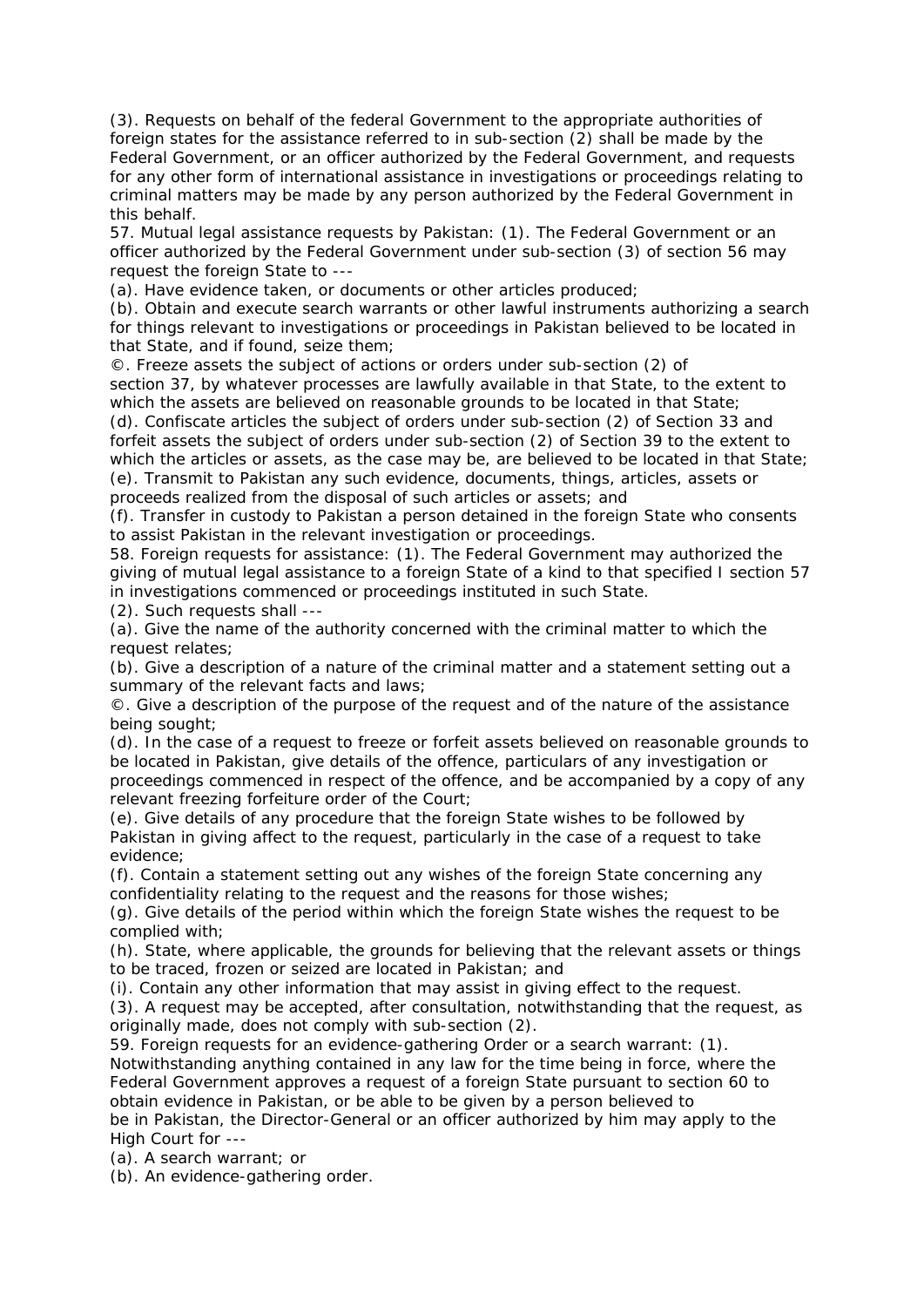(2). The High Court to which an application is made under sub-section (1) may issue an evidence-gathering order or a search warrant under this sub-section, where it is satisfied that there are reasonable grounds to believe that ---

(a). An offence has been committed, or is suspected on reasonable grounds to have been committed against the laws of the requesting State which, if committed in Pakistan, would have constituted an offence under this Act;

(b). Evidence of the commission of the foreign offence or information that would reveal the whereabouts of a person who is suspected of committing the foreign offence is likely to be found in a building, receptacle or place in Pakistan; and

©. In the case of an application for a search warrant, it would not, in all the circumstances, be more appropriate to grant an evidence-gathering order.

(3). An evidence-gathering order ---

(a). Shall provide for the manner in which the evidence is to be obtained in order to give proper effect to the foreign request unless prohibited under the law of Pakistan, and in particular, may require any person named therein to:

(i). Make a record from date or make a copy of a record;

(ii). Attend Court to give evidence on oath or otherwise until excused; and

(iii). Produce to the High Court or to any person designated by the Court anything, including any record, or copy thereof; and

(b). May include such terms and conditions as the High Court considers desirable,

including those relating to the interests of the person named therein or of third party. (4). A person named in an evidence-gathering order may refuse to answer a question or

to produce a record or thing where the refusal is based on ---

(a). A law in force in Pakistan;

(b). A privilege recognized by a law in force in the foreign State that made the request; or

©. A law in force in the foreign State that would render the answering of

that question or the production of that record or thing

by that person in its own jurisdiction an offence.

(5). Where a person refuses to answer a question or to produce a record or thing under sub-section (4), the High Court shall report the matter to the Federal Government whish shall notify to the foreign State accordingly and request it to provide a written statement on whether the person's refusal was well-founded under the law of the foreign State.

(6). Any written statement received by the Federal Government from the foreign State in response to a request under sub-section (5) shall, notwithstanding anything contained in the Qanun-e-Shahadat, 1984, be admissible in the evidence-gathering proceedings, and be determinative of whether the person's refusal is well-founded under the foreign law.

(7). A person who, without reasonable excuse, refuses to comply with a lawful order of the High Court made under this section, or who having refused under sub-section (4), continues to refuse notwithstanding the admission in evidence of a statement under subsection (6) to the effect that the refusal is not well-founded, commits a contempt of the Court.

(8). The High Court may issue a warrant for the arrest of a person named in an evidence-gathering order where it is satisfied that the person---

(a). Did not attend or remain in attendance as required or is about to abscond;

(b). Was personally served with the order.

(9). A person arrested in pursuance of a warrant issued under sub-section (8) shall be forthwith brought before the High Court, to ensure compliance with the order made under sub-section (2), and the Court may order that the person be detained in custody or released on recognizance, with or without sureties.

(10). A search warrant---

(a). Shall be issued in accordance with the provisions of Criminal Procedure Code, 1898 (V of 1898);

(b). Shall specify a time and date when the High Court will hear any representations from any person from whom, a record or thing is

seized pursuant to the warrant, before any order is made to send it to the foreign State; and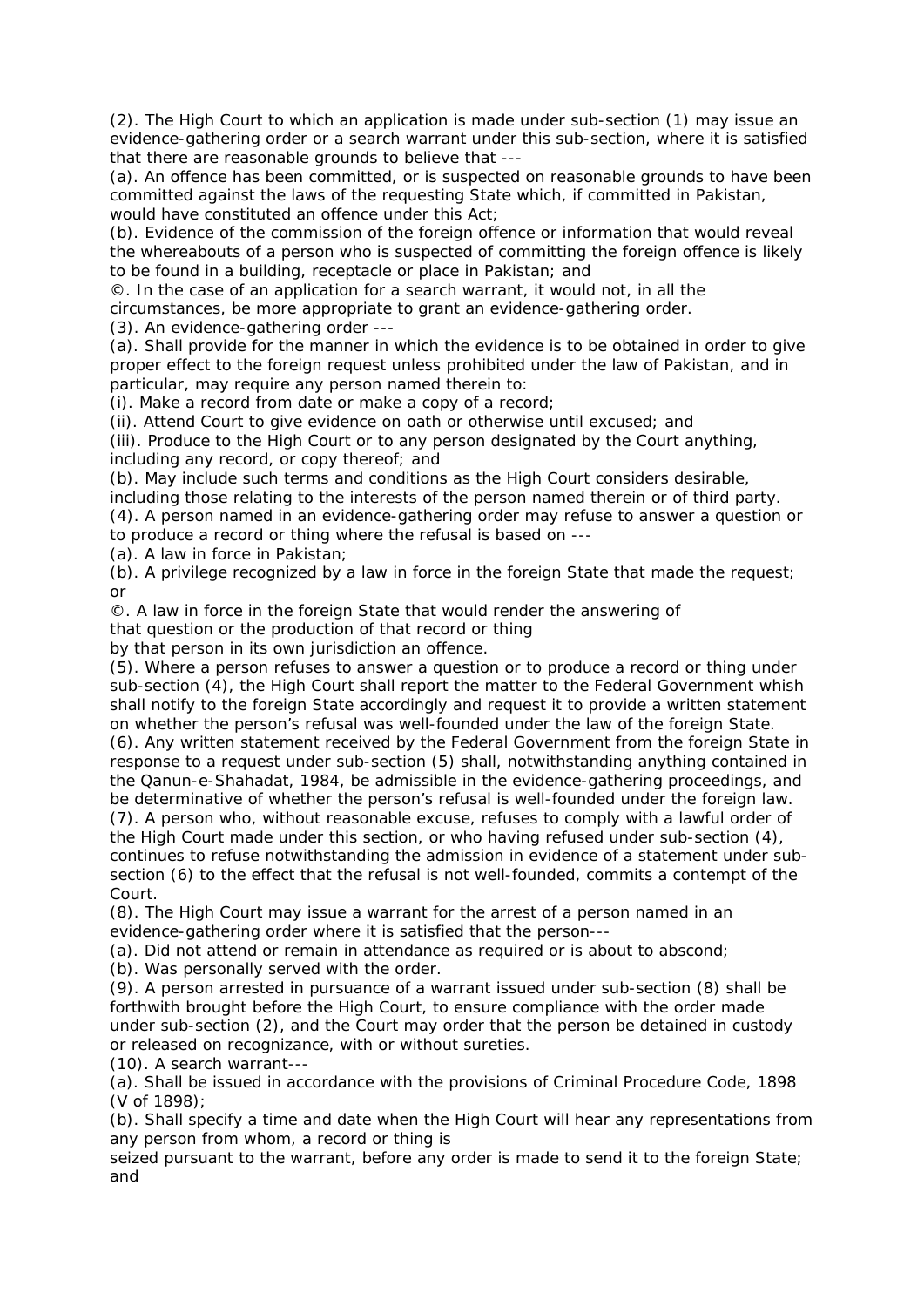©. May include such terms and conditions, as the High Court considers desirable, including conditions relating to the time or manner of its execution.

(11). The person executing a search warrant issued under sub-section (2)--- (a). May seize anything that he believes on reasonable grounds will afford evidence of, or has been obtained for, or used in, or is intended to be used in, the commission of an offence under this Act;

(b). Shall, at least five days before the time of the hearing to consider its execution, file in the High Court a written report concerning the execution of the warrant, including a description of the records or things seized.

(12). At the hearing to consider the execution of a search warrant the High Court, after considering any representation made by the Director-General or an officer authorized by him, or any person from whom a record or thing was seized pursuant to the warrant, and any person who claims to have an interest in the record or thing, may ---

(a). Order that the record or thing be returned to the person from whom it was seized, or to the person lawfully entitled to its possession, if satisfied that the warrant was not executed according to its terms and that it would be in the public interest to so return it; (b). In any other case, order that the record or thing be send to the foreign State, and include in the order such terms and conditions as the High Court considers necessary--- (i). To give effect to the request from foreign State;

(ii). With respect to the preservation and return to Pakistan of any record or thing seized; or

(iii). With respect to the interest of a third party.

(13). No record or thing seized and ordered to be sent to a foreign State shall be sent until the Director-General is satisfied that the foreign State has agreed to comply with any terms or conditions imposed in respect of the sending abroad of the record or thing. 60. Foreign requests for assistance from detained persons: (1). Where the Federal Government approves a request of a foreign State to have a detain person, who is serving a term of imprisonment in Pakistan, transferred to a foreign State for a fixed period to give evidence or assist in an investigation or proceedings in that State relating to an offence committed, or suspected on reasonable grounds to have been committed against the laws of the requesting State, in respect of conduct which had it occurred in Pakistan would have constituted an offence under this Act, the Director-General may apply to the High Court for a transfer order.

(2). The High Court to which an application is made under sub-section (1) may make a transfer order where it is satisfied, having considered, among other things, any documents filed, or information given, in support of the application that the detained person consents to the transfer.

(3). A transfer order made under sub-section (2)---

(a). Shall set out the name of the detained person and his place of confinement;

(b). Shall order the person who has custody of the detained person to deliver him into the custody of a person who is designated in the order or who is a member of the class of persons so designated;

©. Shall order the person receiving him into custody to take him to the foreign State and, on return of the detained person to Pakistan, to return that person to the place of confinement where he was when the order was made, or to such other place of

confinement as the federal Government subsequently may notify to the foreign State; (d). Shall state the reasons for the transfer;

(e). Shall fix the period of time at, or before the expiration of, which the detained person must be returned or unless varied on the application of the Federal Government for the purposes of the request;

(f). May include such terms or conditions relating to the protection of the interests of the detained persons as the High Court considers desirable.

(4). The time spent in custody by a person pursuant to a transfer order shall, so long as such person remains in such custody and is of good behaviour, be deemed to have been spent in service of the sentence being served when the order was made.

61. Foreign persons in Pakistan in response to a Pakistan request: (1).The Federal Government may, by written notice, authorize the temporary detention in Pakistan of a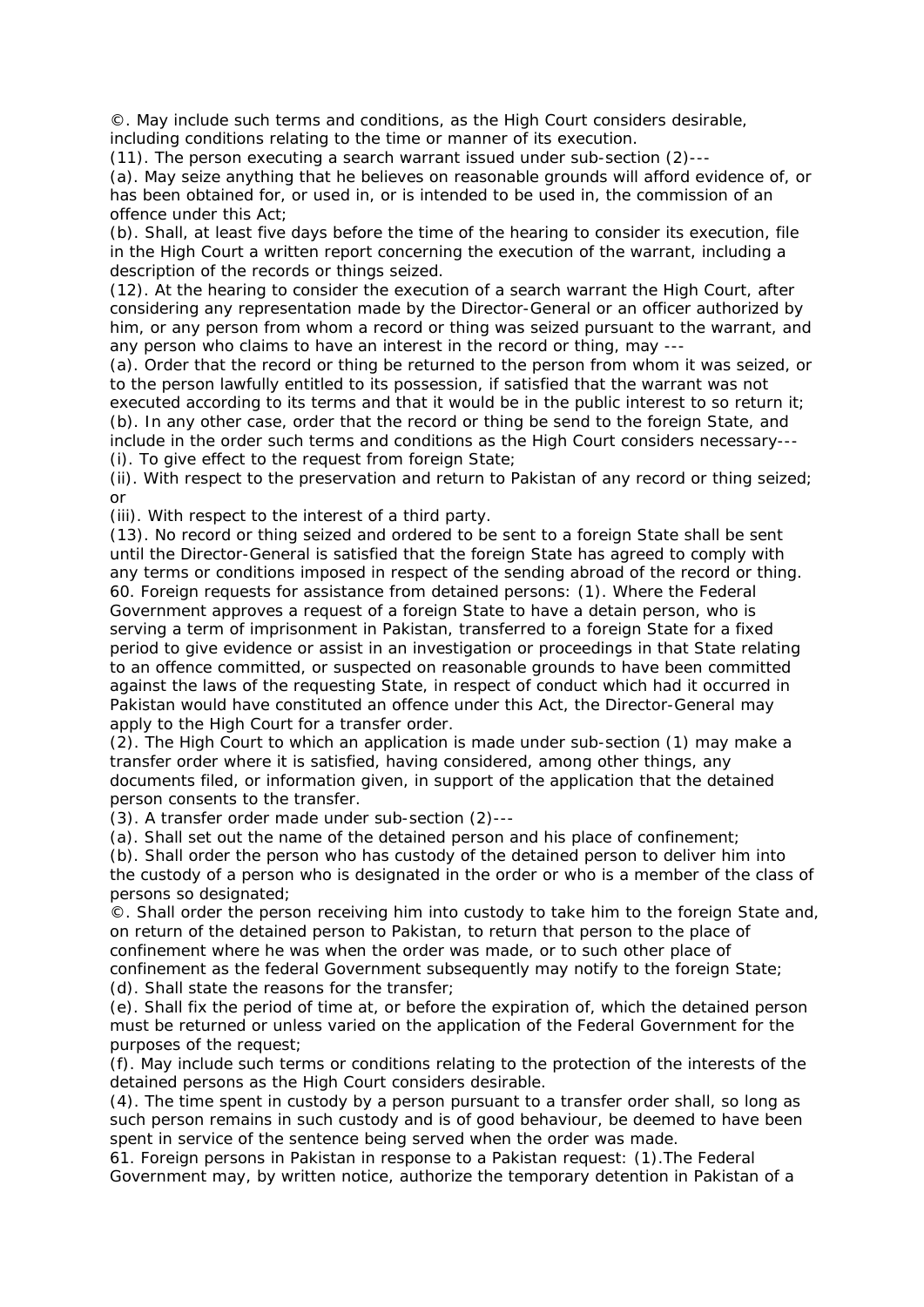person in detention in a foreign State who is transferred from that State to Pakistan pursuant to a request under clause (f) of (1) of section 62, for such period as may be agreed with that state for the purposes of the request, and the return in custody of the person to the foreign State.

(2). A person in respect of whom a notice is issued under sub-section (1) shall, so long as the notice is in force:

(a). Be permitted to enter Pakistan and remain in Pakistan for the purpose of the request, and to leave Pakistan when no longer required for those purposes, notwithstanding any Pakistan law to the contrary; and

(b). While in custody in Pakistan for the purposes of the request, be deemed to be in lawful custody.

(3). The Federal Government may at any time vary a notice under sub-section (1), and where the foreign State requests the release of the person from custody, either immediately or on a specified date, the Federal Government shall direct that the person be released from custody accordingly.

(4). The provisions of this section shall apply, mutatis mitandis, in the case of any detained person in transit through Pakistan from one foreign State to another pursuant to request for assistance of the kind referred to in this section.

(5). Any person, whether or not a detained person, who is in Pakistan in response to a Pakistan request under this Chapter to give evidence in a proceeding or to give assistance proceeding may not, while in Pakistan, be---

(a). Detained, prosecuted or punished; or

(b). Subjected to civil process, before the person's departure from the foreign State pursuant to the request in respect of any act or omission that occurred.

62. Foreign requests for Pakistan restraining orders: (1). Notwithstanding anything contained in any law for the time being in force, where the Federal Government approves a request of a foreign State to section 66 to restrain dealings in any assets, some or all of which are believed on reasonable grounds to be located in Pakistan, the Federal Government may apply to the High Court for a restraining order.

(2). The High Court to which an application is made under sub-section (1), may issued a freezing order, where it is satisfied that there are reasonable grounds to believe that--- (a). An offence has been committed, or is suspected on reasonable grounds to have been committed by a person against the laws of the requesting State which, if committed in Pakistan, would have constituted an offence under this Act;

(b). An investigation or proceeding has commenced in the foreign State relating to that offence;

©. Assets derived by the person, his relatives and associates from the commission of the offence are located in Pakistan; and

(d). An order has been made, or is likely to be made in the foreign country having, to the effect of forfeiting such assets, this ordinance shall apply as if the offence had been committed in Pakistan, whereupon the freezing order had been made under sub-section (2) of section 38.

63. Requests for enforcement of foreign confiscation or restraining orders: (1). This section does not apply to cases falling with in section 40 of this Act.

(2). Where a foreign State requests the federal Government to make arrangements for the enforcement of a ---

(a). Foreign restraining order, or

(b). Foreign forfeiture order,

the Director-General may apply to the High Court for registration of the orders issued by a Court of that State.

(3). The High Court shall, on application by the Director-General, register the foreign restraining order if the Court is satisfied that the order is in the foreign State.

(4). The High Court shall, on application by the Director-General or an officer authorized by him, register the foreign forfeiture order if the Court is satisfied ---

(a). The order is in force in the foreign State and is not subject to appeal; and

(b). Where the person, the subject of the order, did not appear in the foreign forfeiture order proceedings in the foreign State, that ---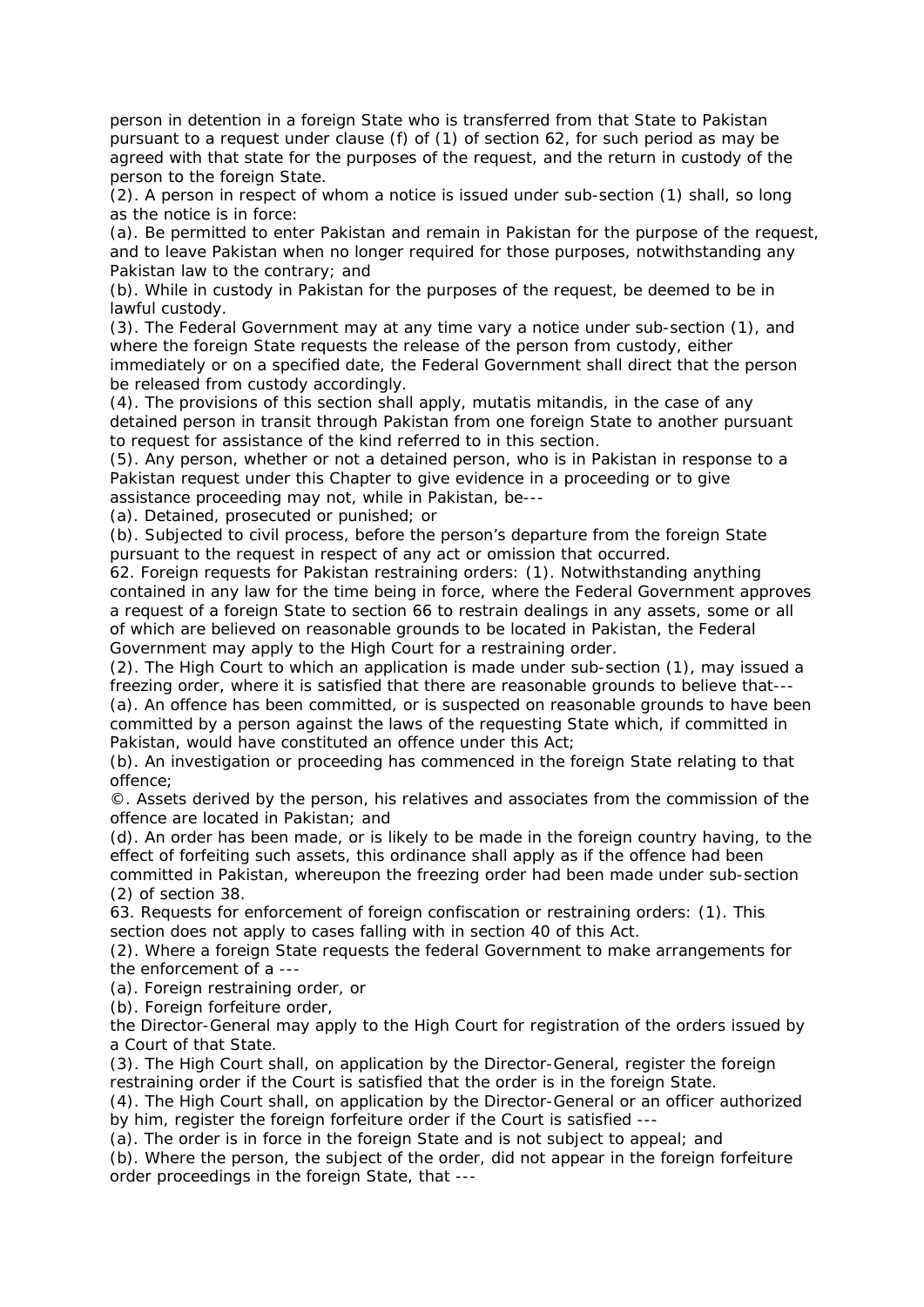(i). The person was given notice of the proceedings in sufficient time to enable him or her to defend him; or

(ii). The person died or absconded before such notice could be given.

(5). Where a foreign restraining order or foreign forfeiture order is registered in accordance with this section, a copy of any amendments made in the order in the foreign State (whether before or after registration), may be registered in the same way as the order, but shall not have effect for the purposes of this Act until they are so registered. (6). The High Court shall, on application by the Director-General or an officer authorized by him, cancel the registration of ---

(a). A foreign restraining order if it appears to the Court that the order has ceased to have effect; and

(b). A foreign forfeiture order if it appears to the Court that the order has been satisfied or has ceased to have effect.

(7). Subject to sub-section (8), where the foreign restraining order or foreign forfeiture order comprises a facsimile copy of a duly authenticated foreign order, or amendment made to such a order, the facsimile shall be regarded for the purposes of this Ordinance as the same are the duly authenticated foreign order.

(8). Registration effected by means of a facsimile shall cease to have effect at the end of the period of fourteen days commencing on the date of registration, unless a duly authenticated original of the order has been registered by that time.

(9). Where a foreign restraining order or a foreign forfeiture order has been registered pursuant to this section, this Act shall be deemed to apply in relation to the order as if the offence the subject of the order had been committed in Pakistan, and the order had been made pursuant to Chapter IV of this Act.

64. Requests to recover foreign fines: (1). Where the Federal Government approves a request from a foreign State to enforce the payment of a fine imposed by a Court of that State, a Court in Pakistan shall enforce the payment of the fine as if the fine as been imposed by a Court in Pakistan.

Explanation: For the purpose of this section the expression "fine" shall include any pecuniary penalty determined by a foreign Court to represent the value of any property, benefit, advantage, obtained or derived directly or immediately as a result of the commission of an offence relating to narcotic substance.

(2). No proceedings under sub-section (1) shall be instituted after the expiry of five years from the date the fine was imposed.

65. Sharing forfeited property with foreign States: The Federal Government may enter into an arrangement with the competent authorities of a foreign State for the reciprocal sharing with that state of which part of any property realized pursuant to this Act --- (a). In the foreign State, as a result of action taken by the Federal Government;

(b). In Pakistan, as a result of action taken in Pakistan, on such terms and conditions as the Federal Government may prescribe.

66. Extradition: Notwithstanding anything contained in the Extradition Act, 1972 (XXI of 1972), all offences against Chapter II of this Act shall be deemed to ---

(a). Be extraditable offences; and

(b). Not be political offences.

#### **CHAPTER IX GENERAL**

67. Reporting of suspicious financial transaction: (1). Notwithstanding anything contained in any law for the time being in force, all banks and financial institutions shall pay special attention to all unusual patterns of transactions, which have no apparent economic or lawful purpose and upon suspicion that such transactions could constitutes or be related to illicit narcotics activities, the manager or director of such financial institution shall report the suspicious transactions to the Director-General.

(2). Whoever fails to supply the information in accordance with sub-section (1) shall be punishable with rigorous imprisonment which may extend to three years, or with both. 68. Presumption to the assets acquired through dealing in narcotics: Where there is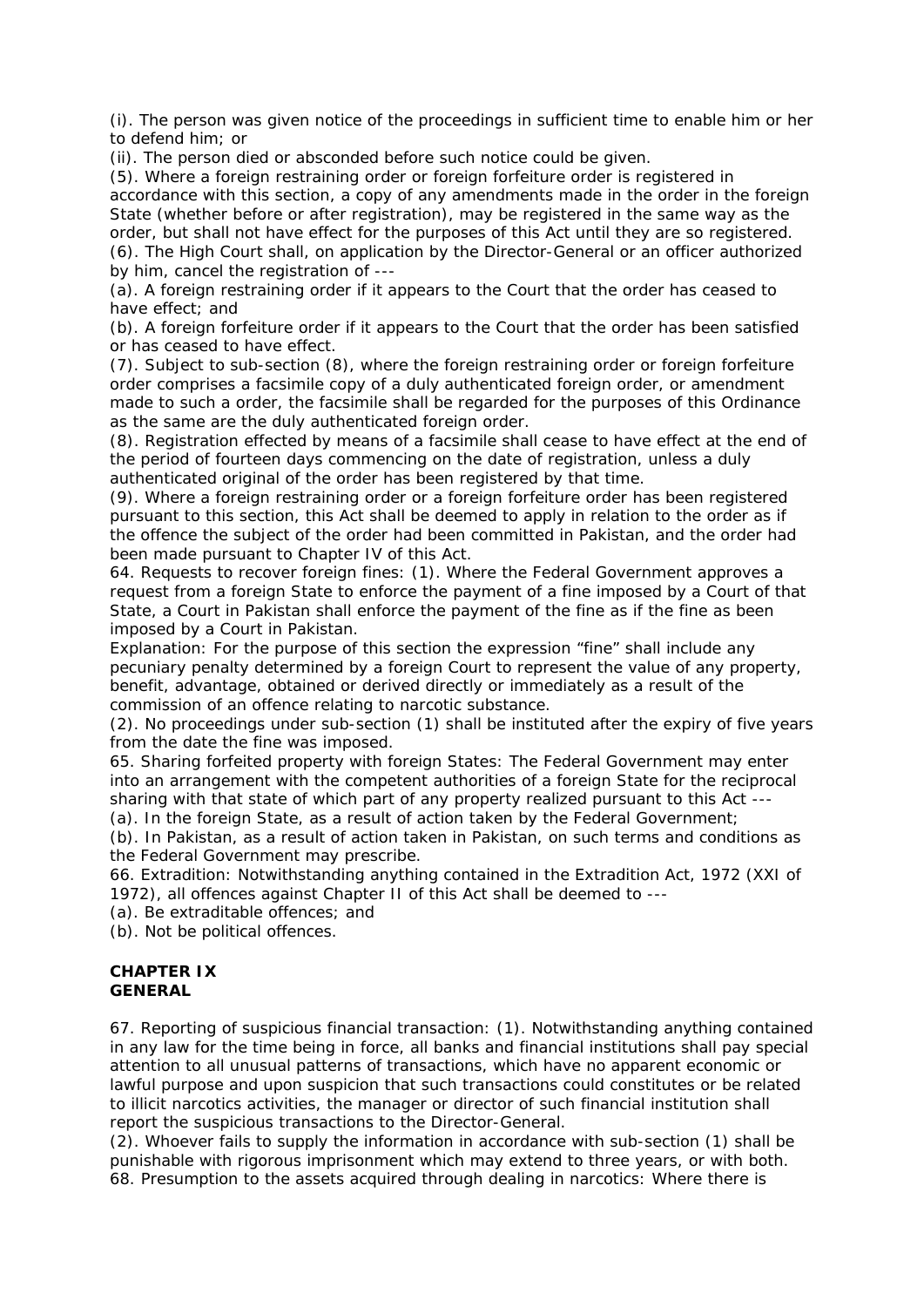reasonable ground to believe that the assets of a person or any part thereof were acquired before or at the time of, or after the commission of an offence under this Act and there was no other likely source of acquiring such assets or part thereof, it shall be presumed, unless the contrary is proved, that such assets or part thereof were acquired, generated or obtained through cultivation, manufacture, production, sale, purchase, dealing or trafficking of narcotic drugs, psychotropic substances or controlled substances. 69. Departments to render assistance to the Special Courts, etc.: All departments of the Government, banks, financial institutions, corporate bodies, companies, societies and agencies shall assist the Special Court, Director-General or any other officer authorized by the Federal Government for the purposes of any inquiry, tracing of any assets or for ascertaining whether any assets held by any person, his associate or relative were acquired by committing any offence under this Act.

70. Notice or order not to be invalid for error in description: No notice issued, or order passed, under this Act shall be invalid by reason of any error in the description of the person or assets specified therein if such person or assets are otherwise identifiable from the description specified in such notice or order.

71. Delegation: (1). The Federal Government may, by notification in the official Gazette and subject to such conditions and limitations as may be specified in the notification, delegate all or any of its powers and functions under this Act as it may deem necessary or expedient to the Provincial Government, Director-General or any other authority or officer of the Federal Government.

(2). The Provincial Government may, by notification in the official Gazette, subject to such conditions and limitations as may be specified in the notification, delegate all or any of its powers and functions under this Act as it may deem necessary or expedient, to any authority or officer of that Government.

72. Application of the Customs Act, 1969: All prohibitions and restrictions imposed by or under this Ordinance on the import into, export from, Pakistan and transshipment of narcotic drugs, psychotropic substances or controlled substances shall be deemed to be prohibitions and restrictions imposed by or under the Customs Act, 1969 (IV of1969), and the provisions of this Act shall apply accordingly;

Provided that, notwithstanding anything contained in the Custom Act, 1969 (IV of 1969), or any other law for the time being in force, all offences relating to narcotic drugs, psychotropic substances or controlled substances shall be tried under the provisions of this Act:

Provided further that where the Officers of Customs apprehends a person involved in any offence relating to narcotic drugs, psychotropic substances or controlled substances shall be empowered to carry out inquiry and investigation in the same manner as an officer authorized under this Act.

73. Saving of Provincial and special laws: (1). Nothing contained in this Act or in the rules made thereunder shall affect the validity of any Federal or Provincial law for the time being in force, or of any rule made thereunder which imposes any restriction or provides for a punishment not imposed by or provided for under this Act or imposes a restriction or provides for a punishment greater in degree than a corresponding restriction imposed by or a corresponding punishment provided for by or under this Act for the cultivation of cannabis plant or consumption of, or traffic in, any narcotic drug or psychotropic substance within Pakistan or other similar matters.

74. Application of other laws: If an offence punishable under this Act, is also an offence in any other law for the time being in force, nothing in that law shall prevent the offender from being punished under this Act:

Provided that nothing contained in section 523 of the Code of Criminal Procedure, 1898 (Act V of 1898), or any other provision of the said Code or any other law for time being in force, the custody of narcotic drugs, psychotropic substances, controlled substances, any material utensils used for production or manufacture of such drugs or substances or any conveyance used in import, export, transport or transshipment thereof or for commission of an offence under this Act, shall not be given on custody to the accused or any of his associate or relative or any private individual till the conclusion of the case. 75. Indemnity: No suit, prosecution or other proceedings shall lie against the Federal